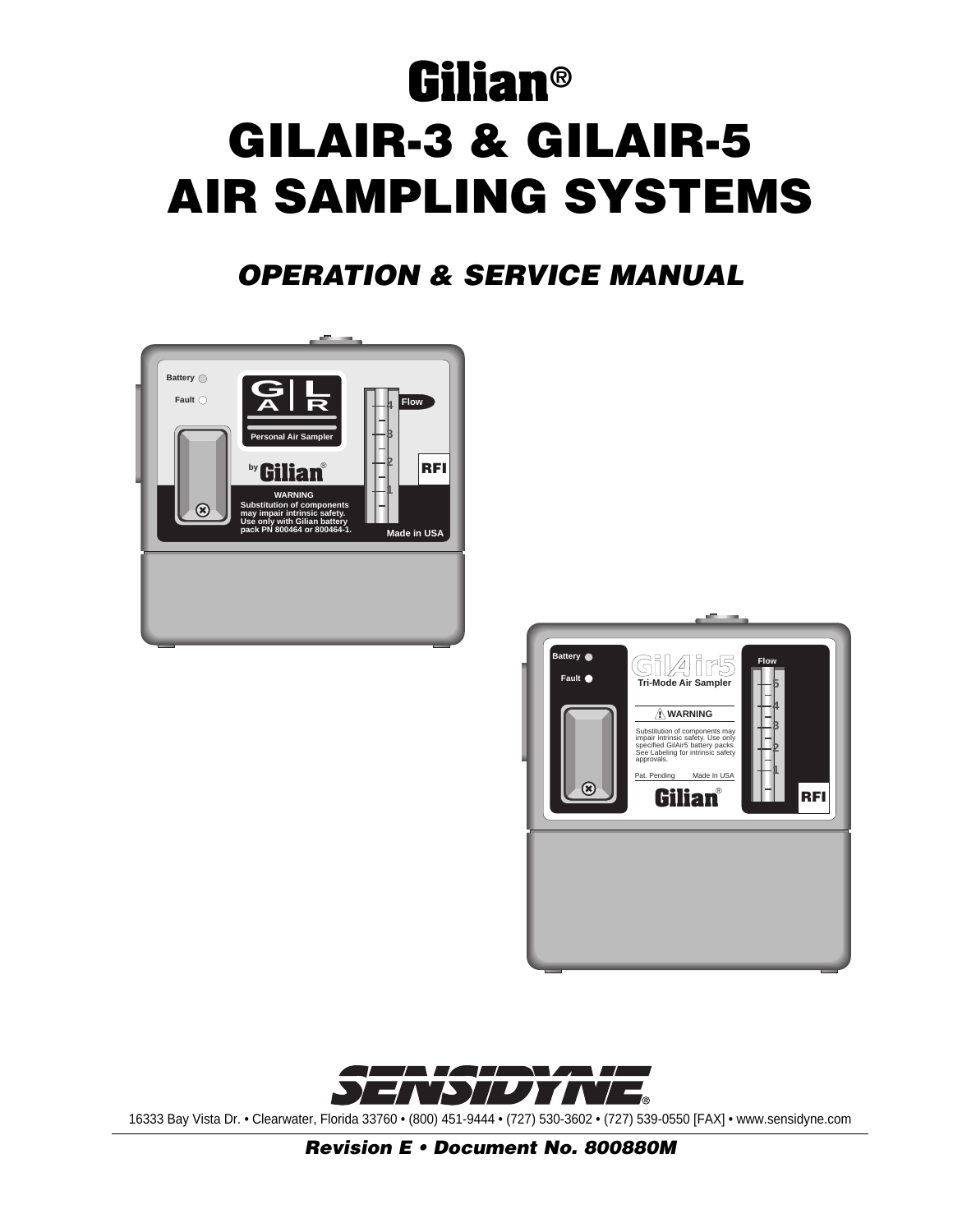# **LETTER FROM THE PRESIDENT**

Thank you for purchasing your new Sensidyne air monitoring product. We stand behind all of the products we sell . . . each Sensidyne product has been designed and manufactured to provide unparalleled service, day after day. Our professional staff has tested each unit under the strictest conditions possible to ensure successful, accurate results every time. With the minimal care and maintenance described in this *Operation & Service Manual*, the Sensidyne product you have purchased will give you many years of reliable service.

**Our only goal is that you are pleased with the quality, performance, and accuracy of your Sensidyne product**. Be assured of our complete and prompt answers to any questions you may have about this product, since we are totally committed to providing you with fast, responsive customer service and technical support.

If you ever have difficulty solving a problem with any Sensidyne product, or if you are not 100% satisfied with the service you receive from any level of our organization, please let me know about it. Call me at either of the numbers listed below, and I will personally research your problem to ensure that it is resolved in a manner that is satisfactory to you. Your satisfaction with our products and service is of the utmost importance to me.

Sincerely,

Carl Mazzuca

Carl Mazzuca President, Sensidyne, Inc.

800-451-9444 727-530-3602 Fax: 727-539-0550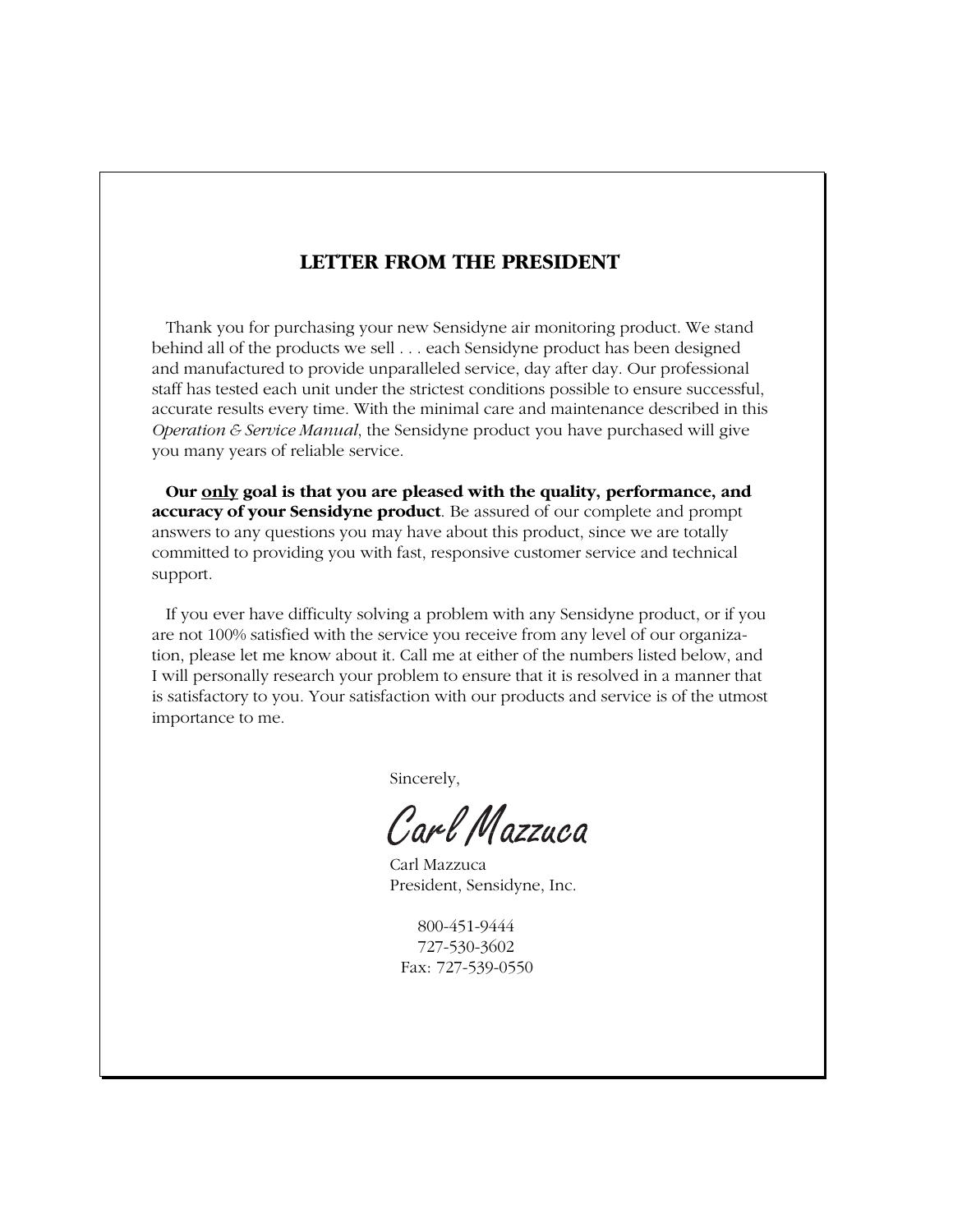# **PACKING LIST**

The items listed below are shipped the **Gilian GilAir-3/GilAir-5 Air Sampling System:**

- GilAir-3 or GilAir-5 Air Sampling Pump
- Tool Kit
- Tubing
- Air Boss
- Restrictor
- *Operation and Service Manual*

# **ALWAYS check to make certain you have received all of the items listed above.**

# **If you have any questions or need assistance, contact your Gilian Sales Representative, or call**

# **(800) 451-9444 OR (727) 530-3602**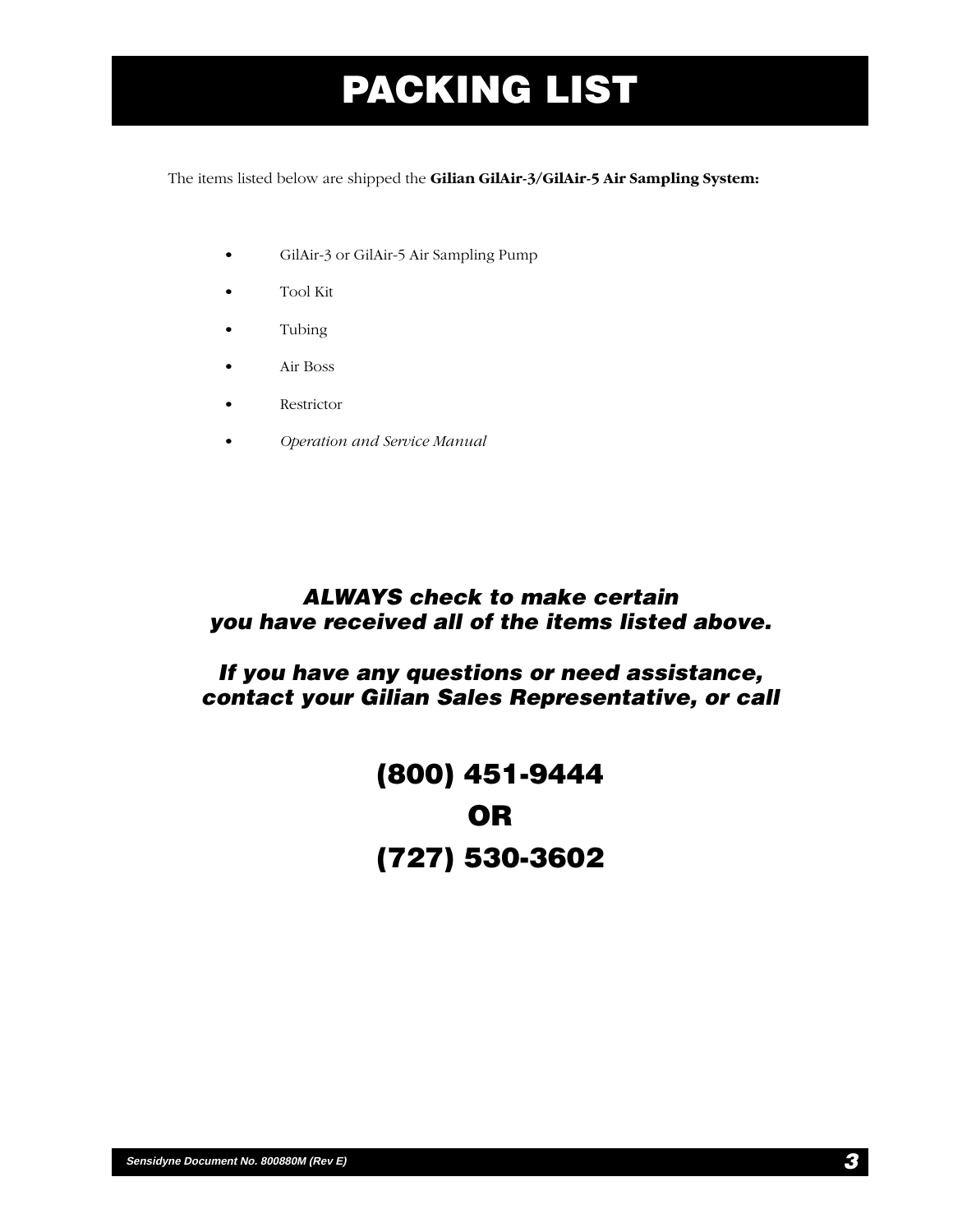#### **PROPRIETARY NOTICE**

This manual was prepared exclusively for the owner of the Sensidyne GilAir Air Sampling System. The material within this manual is proprietary information and is to be used only to understand, operate, and service the instrument. By receiving this document, the recipient agrees that neither this document nor the information disclosed within nor any part thereof shall be reproduced or transferred, physically, electronically or in any other form, or used or disclosed to others for manufacturing or for any other purpose except as specifically authorized in writing by Sensidyne, Inc.

#### **COPYRIGHT NOTICE**

© 2001 Sensidyne, Inc. All Rights Reserved. No part of this document may be reproduced, transmitted, transcribed, stored in a retrieval system, or translated into any language in any form by any means without the prior written permission of Sensidyne, Inc..

#### **TRADEMARK NOTICE**

Sensidyne, the Sensidyne logo, Gilian, and the Gilian logo are registered trademarks. These trademarks are protected through use and registration in the United States. The trademarks and servicemarks used in this document are the property of their respective companies and are used only for informational and explanatory purposes.

#### **DISCLAIMER**

**THE SELLER ASSUMES NO RESPONSIBILITY WHATSOEVER, TO ANY PARTY WHOSOEVER, FOR ANY PROPERTY DAMAGE, PERSONAL INJURY, OR DEATH RECEIVED BY OR RESULTING FROM, IN WHOLE, OR IN PART, THE IMPROPER USE, INSTALLATION, OR STORAGE OF THIS PRODUCT BY THE USER, PERSON, FIRM, ENTITY, CORPORATION OR PARTY NOT ADHERING TO THE INSTRUCTIONS AND WARNINGS IN THIS MANUAL, OR OTHERWISE PROVIDED BY THE SELLER OR FROM NOT AD-HERING TO ALL FEDERAL, STATE, AND LOCAL ENVIRONMENTAL AND OCCUPATIONAL HEALTH AND SAFETY LAWS AND REGULATIONS.**

**THE SELLER SHALL NOT BE LIABLE FOR DIRECT, INDIRECT, CONSEQUENTIAL, INCIDENTAL OR OTHER DAMAGES RESULTING FROM THE SALE AND USE OF ANY GOODS AND SELLERS' LIABILITY HEREUNDER SHALL BE LIMITED TO REPAIR OR REPLACEMENT OF ANY GOODS FOUND DEFECTIVE. THIS WARRANTY IS IN LIEU OF ALL OTHER WARRANTIES, EXPRESSED OR IMPLIED, INCLUDING BUT NOT LIMITED TO THE IMPLIED WARRANTIES OF MERCHANTABILITY AND FITNESS FOR USE OR FOR A PARTICULAR PURPOSE WHICH ARE EXPRESSLY DISCLAIMED.**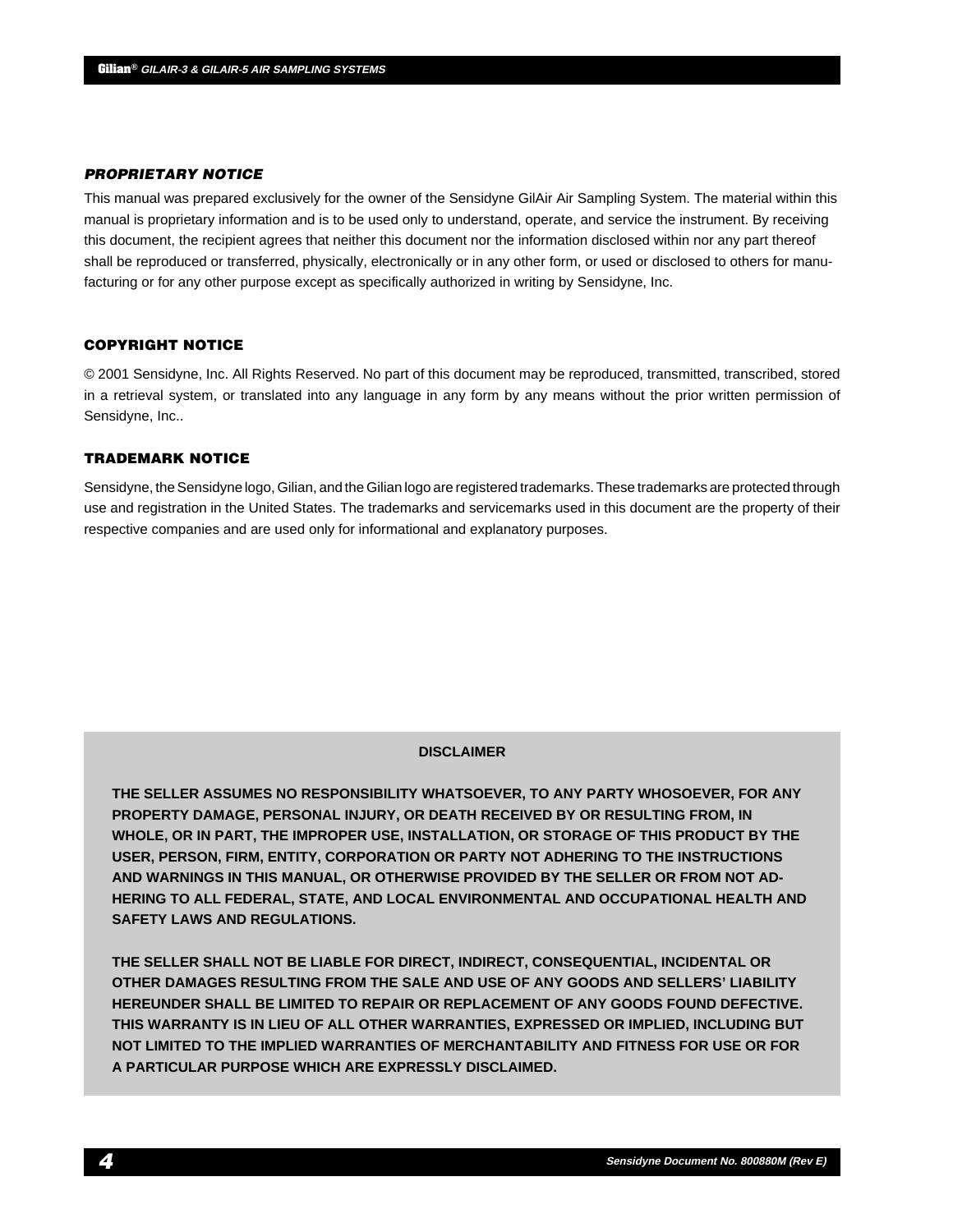# TABLE OF<br>**CONTENTS**

# • PREFACE

# **SECTION ONE: INTRODUCTION**

| 1.1           |  |
|---------------|--|
| $1.2^{\circ}$ |  |
|               |  |
| 1.3           |  |

# **SECTION TWO: OPERATION**

| 2.1 |        |  |
|-----|--------|--|
|     | 2.1.1  |  |
|     | 2.1.2  |  |
|     | 2.1.3  |  |
|     | 2.1.4  |  |
| 2.2 |        |  |
|     | 2.2.1  |  |
|     | 2.2.2. |  |
|     | 2.2.3  |  |
|     | 2.2.4  |  |
|     | 2.2.5  |  |
|     | 2.2.6  |  |
|     | 2.2.7  |  |
| 2.3 |        |  |
|     | 2.3.1  |  |
|     | 2.3.2  |  |
|     | 2.3.3  |  |
|     | 2.3.4  |  |
|     | 2.3.5  |  |
|     | 2.3.6  |  |
|     | 2.3.7  |  |
|     | 2.3.8  |  |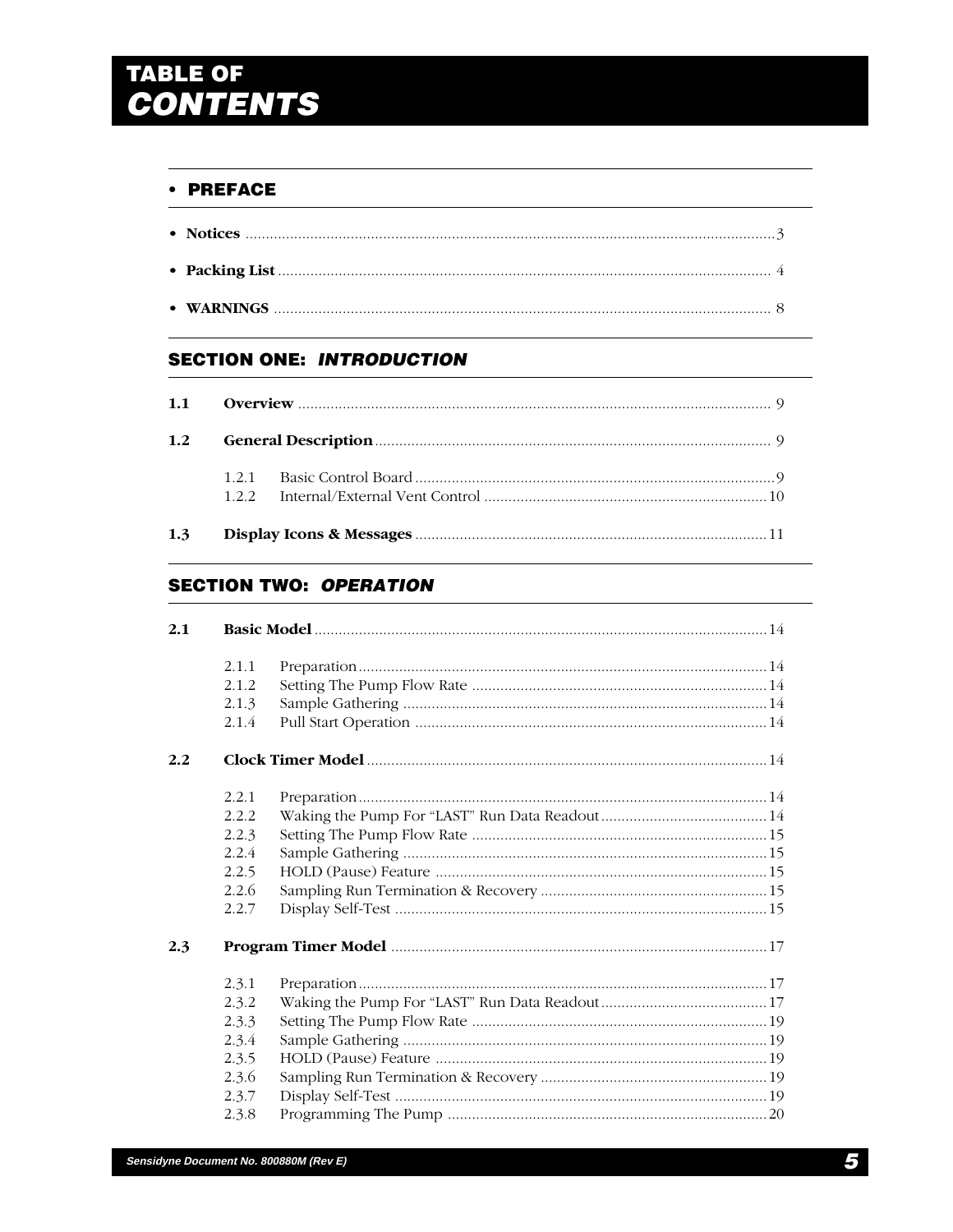# TABLE OF<br>**CONTENTS**

# **SECTION THREE: FLOW OPERATION**

| 3.1 |                                  |  |
|-----|----------------------------------|--|
|     | 3.1.1<br>3.1.2<br>3.1.3<br>3.1.4 |  |
| 3.2 |                                  |  |
|     | 3.2.1<br>3.2.2                   |  |

# **SECTION FOUR: BATTERY SERVICE**

| 4.1 |       |  |
|-----|-------|--|
|     | 4.1.1 |  |
|     | 4.1.2 |  |
|     | 4.1.3 |  |
| 4.2 |       |  |
|     | 4.2.1 |  |
|     | 4.2.2 |  |
|     | 4.2.3 |  |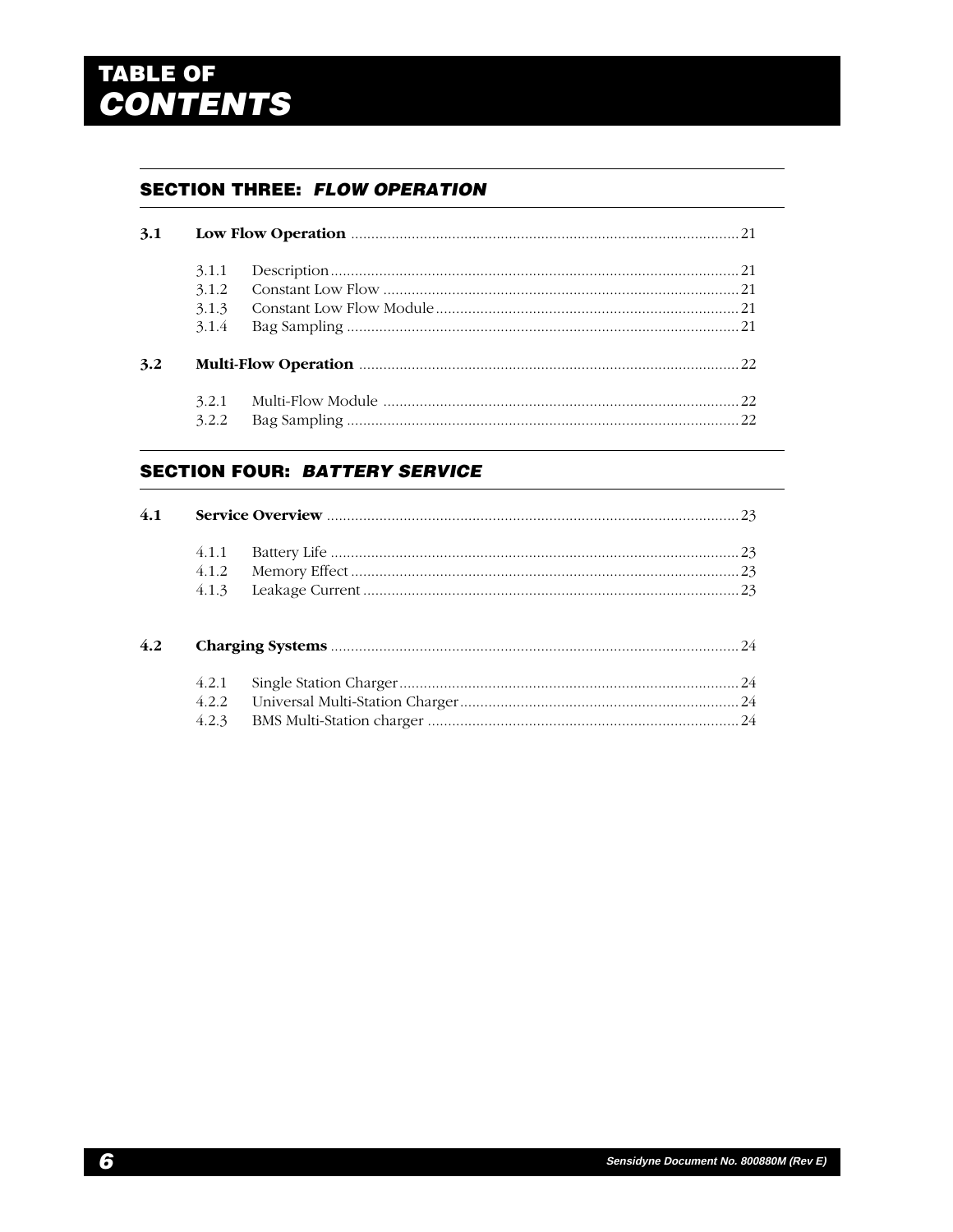# **GILIAN TABLE OF CONTENTS**

# **SECTION FIVE: APPENDICES**

| $\bullet$ |                        |
|-----------|------------------------|
| $\bullet$ |                        |
| $\bullet$ |                        |
| $\bullet$ |                        |
|           | $\bullet$<br>$\bullet$ |

# **LIST OF FIGURES**

# **LIST OF TABLES**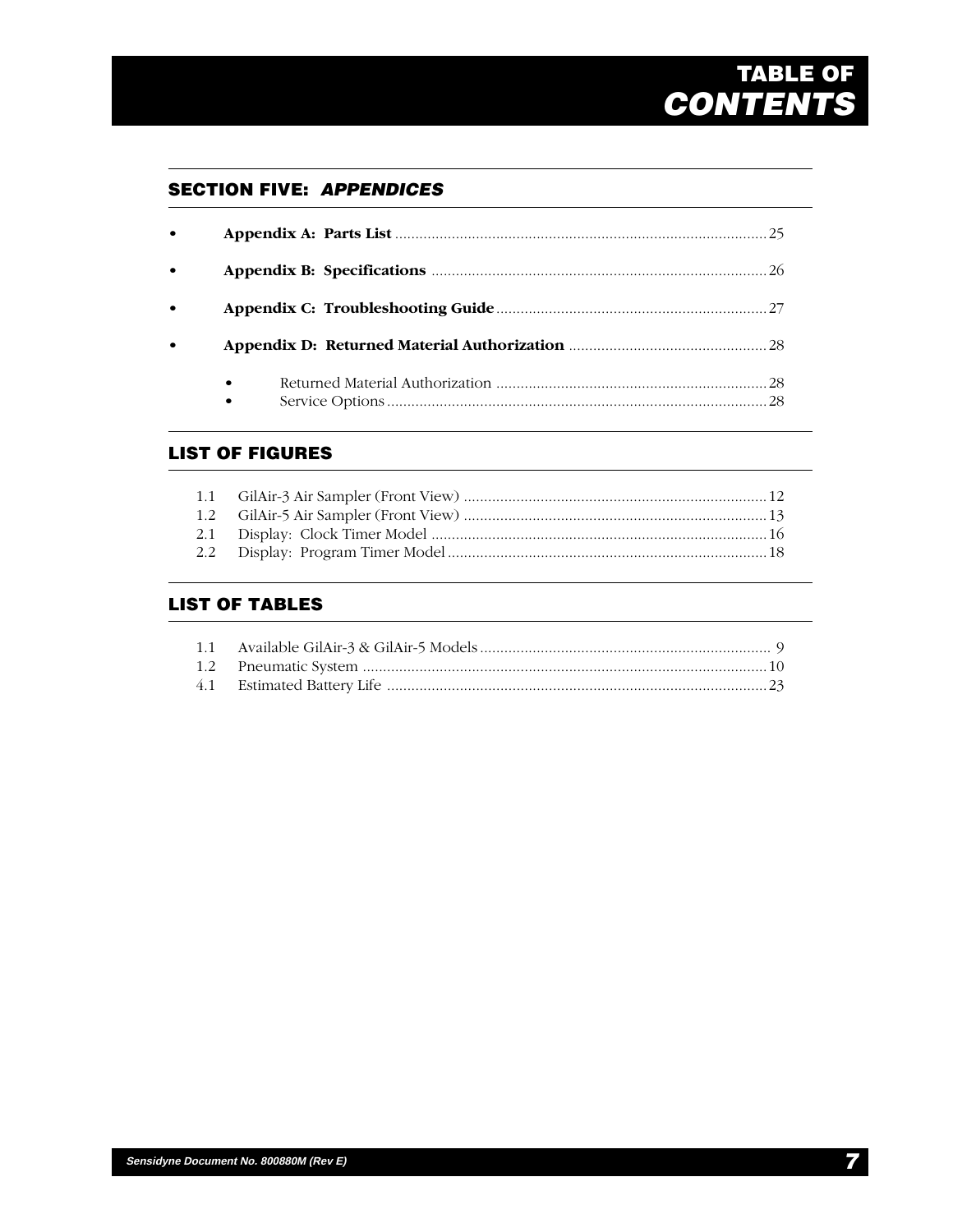# $\mathbf{W}$ **ARNINGS !**

# **READ AND UNDERSTAND ALL WARNINGS BEFORE USE**

# **WARNING: Do not use the BMS-200 Battery Charger to charge SIRA approved battery packs.**

Read and understand **ALL** warnings before using this product. Failure to read, understand, and comply with **ALL** warnings could result in property damage, severe personal injury, or death.

Read and understand **ALL** applicable Federal, State, and Local environmental health and safety laws and regulations, including OSHA. Ensure complete compliance with **ALL** applicable laws and regulations before and during use of this product.

**UNDER NO CIRCUMSTANCES** should this product be used except by qualified, trained, technically competent personnel and not until the warnings, *Operation and Service Manual*, labels, and other literature accompanying this product have been read and understood.

The *Operation and Service Manual must be read and understood by each user before operating this product* or using its accessories, in order to ensure proper and safe use and installation of this product and to ensure familiarity with the proper treatment and safety procedures in the event of an accident.

**DO NOT** remove, cover, or alter any label or tag on this product, its accessories, or related products.

**DO NOT** operate this product should it malfunction or require repair. Operation of a malfunctioning product, or a product requiring repair may result in serious personal injury or death. **DO NOT** attempt to repair or modify the instrument, except as specified in the *Operation and Service Manual*. Contact the Gilian Service Department to arrange for a Returned Material Authorization (RMA).

Use **ONLY** genuine Gilian® replacement parts when performing any maintenance procedures described in this manual. *Failure to do so may seriously impair instrument performance*. Repair or alteration of the product beyond the scope of these maintenance instructions, or by anyone other than a certified Gilian<sup>®</sup> serviceman, could cause the product to fail to perform as designed and persons who rely on this product for their safety could sustain severe personal injury or death.

**DO NOT** operate in excessive chemical or water vapor atmospheres. Failure to follow instructions may cause permanent damage to the equipment.

The GilAir-3 and GilAir-5 Air Samplers employ rechargeable Nickel-Cadmium batteries. **ALWAYS** fully charge the battery before starting the pump.

**DO NOT** operate the unit with improperly maintained batteries. This can cause pump failure or faulting.

**DO NOT** operate the unit with a dirty or blocked inlet filter. This can cause pump failure or faulting.

**DO NOT** drop, crush, or roughly handle the unit, and **NEVER** submerge the unit in water. This can cause pump failure or faulting.

**DO NOT** run the pump beyond its recommended specifications.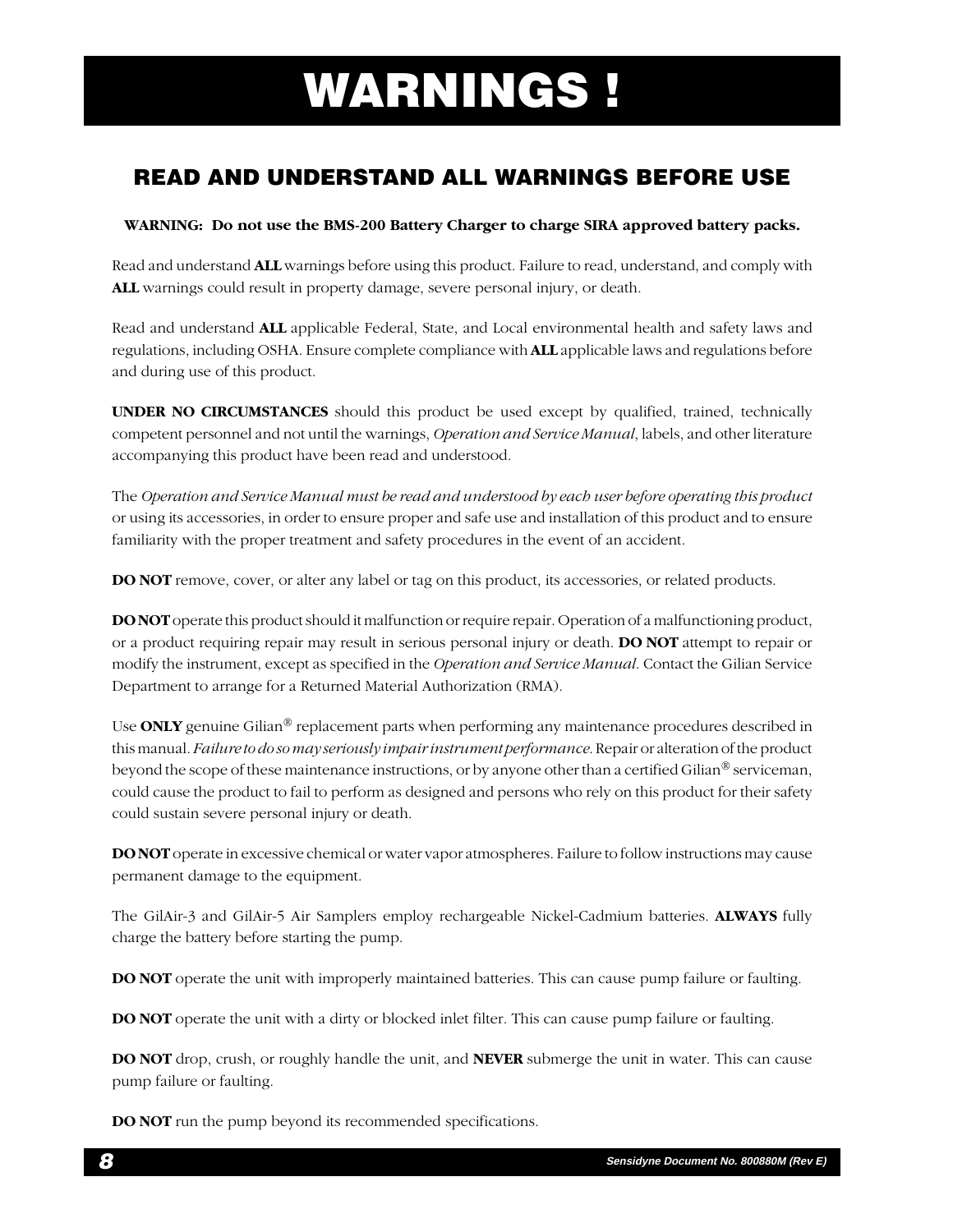# **1.1 OVERVIEW**

## **IMPORTANT**

**You must read this manual in its entirety to ensure proper operation of your unit.**

This manual contains basic operating information for the GilAir-3 and GilAir-5 Air Sampling Systems.

GilAir-3 and GilAir-5 Air Sampling Systems offer both high and low flow sampling capabilities. These capabilities range from 1cc to 3,000cc and 1cc to 5,000cc respectively. Table 1.1 shows the available GilAir-3 and GilAir-5 models and modules. See Sections 3.1 & 3.2 for optional flow modules.

The Clock Timer model offers an elapsed time clock that includes a run/hold function to pause and then resume sampling. The Clock Timer Board includes a liquid crystal display (LCD) and the MODE/HOLD controls (See Figure 2.1).

The Program Timer model offers run/hold and delayed start functions, as well as the capability to program up to six (6) separate sampling programs. The program timer board includes an LCD, and the MODE/HOLD and programming controls (See Figure 2.2).

# **1.2 GENERAL DESCRIPTION**

GilAir-3 and GilAir-5 samplers consist of an electronic control system, a pneumatic system, and a rechargeable battery pack. The GilAir-3 and GilAir-5 Air Samplers share the same electronic control system. The pneumatic system is shown in Table 1.2.

## **1.2.1 Basic Control Board**

All GilAir-3 and GilAir-5 samplers are equipped with a basic control board, which contains the flow control circuitry. The board also contains the On/Off switch, flow control potentiometer, flow fault indicator, and battery charge indicator.

#### **• Flow Control Circuitry**

The GilAir-3 and GilAir-5 are designed to maintain flow within  $\pm$  5% of the initial set point while the pump is subjected to changes in load. Sensing pump load via the motor current, the system compensates for any changes by applying a proportional voltage to the motor, thereby adjusting the pump speed to maintain flow.

| <b>Part Number</b> | <b>Product</b>                    | <b>Model</b>               | <b>Standard Flow Rate</b> |
|--------------------|-----------------------------------|----------------------------|---------------------------|
| 800485-111         | GilAir-3 R                        | <b>Basic</b>               | 850-3000 cc/min [RFI]     |
| 800508-111         | GilAir-3 RC                       | <b>Clock</b>               | 850-3000 cc/min [RFI]     |
| 800510-111         | GilAir-3 RP                       | <b>Programmable</b>        | 850-3000 cc/min [RFI]     |
| 800485-111-01      | GilAir-3 R [South Africa]         | Basic (w/o Battery)        | 850-3000 cc/min [RFI]     |
| 800508-111-01      | <b>GilAir-3 RC [South Africa]</b> | Clock (w/o Battery)        | 850-3000 cc/min [RFI]     |
| 800510-111-01      | <b>GilAir-3 RP [South Africa]</b> | Programmable (w/o Battery) | 850-3000 cc/min [RFI]     |
| 800883-111         | GilAir-5 R                        | <b>Basic</b>               | 850-5000 cc/min [RFI]     |
| 800885-111         | GilAir-5 RC                       | <b>Clock</b>               | 850-5000 cc/min [RFI]     |
| 800884-111         | GilAir-5 RP                       | <b>Programmable</b>        | 850-5000 cc/min [RFI]     |

**Table 1.1 Available GilAir-3 & GilAir-5 Models**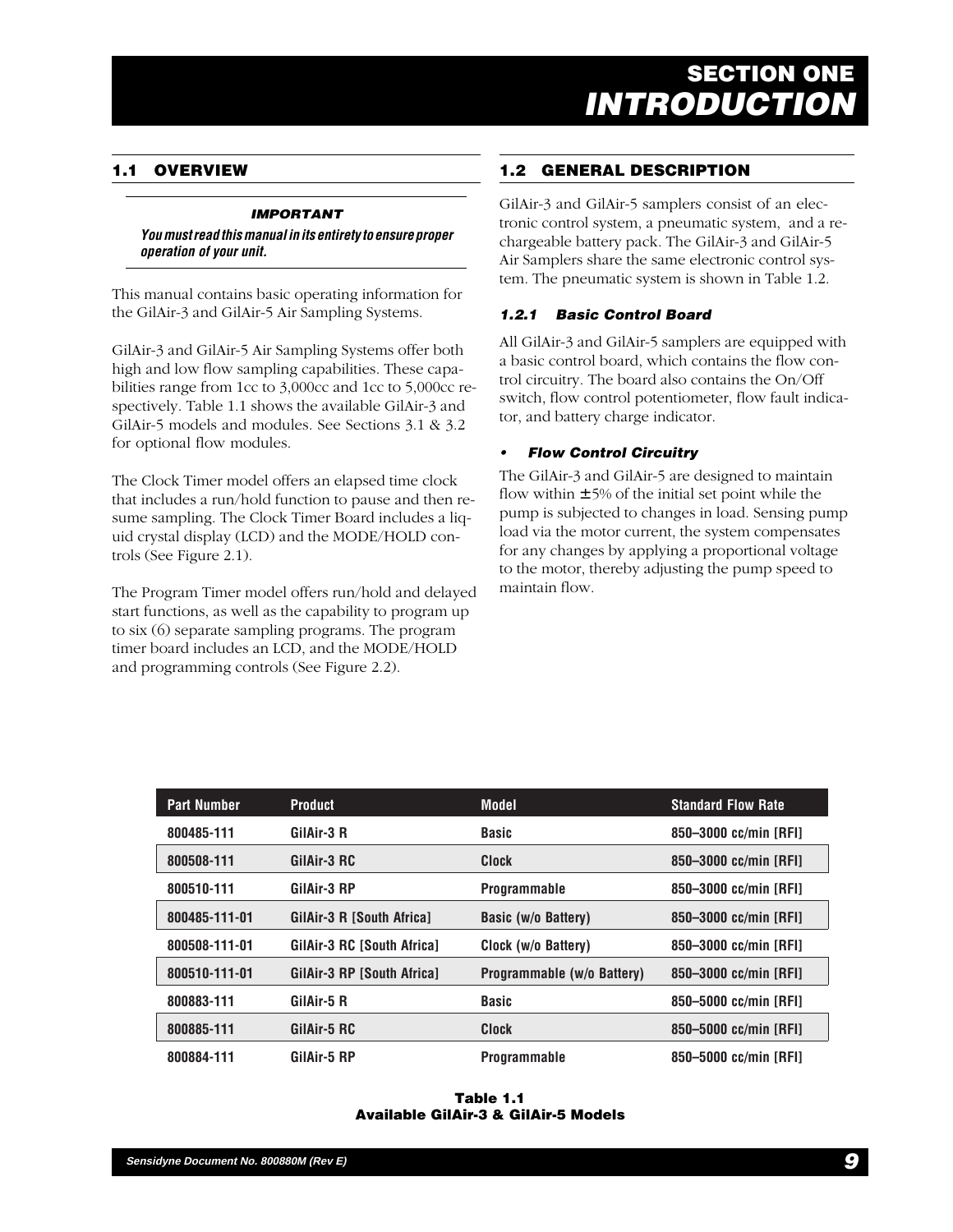#### **• Flow Fault Indicator**

The GilAir-3 and GilAir-5 Flow Fault Indicator lights up if the pump is unable to maintain the flow rate within  $\pm$  5% of the set point. This can occur if the pump is operated outside its specified performance ranges, or when the battery pack has insufficient charge. After 27–39 seconds of continuous operation under fault conditions, the pump will stop. This delay is provided so that a momentary obstruction of flow will not result in an unnecessary shutdown of the system. For units equipped with the optional timer board, shutdown under fault conditions will preserve the run time in the display. This allows the user to salvage the sample data.

#### **• Battery Charge Indicator**

The battery charge indicator will illuminate when the sampler is turned on and the battery pack is fully charged. Since the circuit is activated by the slight overvoltage condition common in a fully-charged battery, the indicator will normally turn off after the sampler runs for a short period of time.

## **1.2.2 Internal/External Vent Control**

The internal/external vent control is located on the top of the sampling pump. You may select the venting control as desired, using a screwdriver, provided with the pump. Selecting the open circle position will bent the pump's discharge external to the sampler's case (recommended for moist or corrosive sampling environments). Selecting the closed circle will vent the pump's discharge internally (recommended for dust laden environments).

| <b>Description</b>                                 | GilAir-3 | GilAir-5 |
|----------------------------------------------------|----------|----------|
| DC motor driven, single piston pump                | X        |          |
| DC motor driven, dual piston pump                  |          | X        |
| Patented pre-loaded valving system                 | X        | X        |
| Integral damper assembly                           | X        | X        |
| See-through filter housing assembly                | X        | X        |
| Rotameter / Flow indicator (Accuracy: $\pm 20\%$ ) | X        | X        |
| <b>Optional Low Flow Capability: Constant Flow</b> | X        | χ        |
| <b>Optional Low Flow Capability: Multi-Flow</b>    | χ        | χ        |

**Table 1.2 Pneumatic System**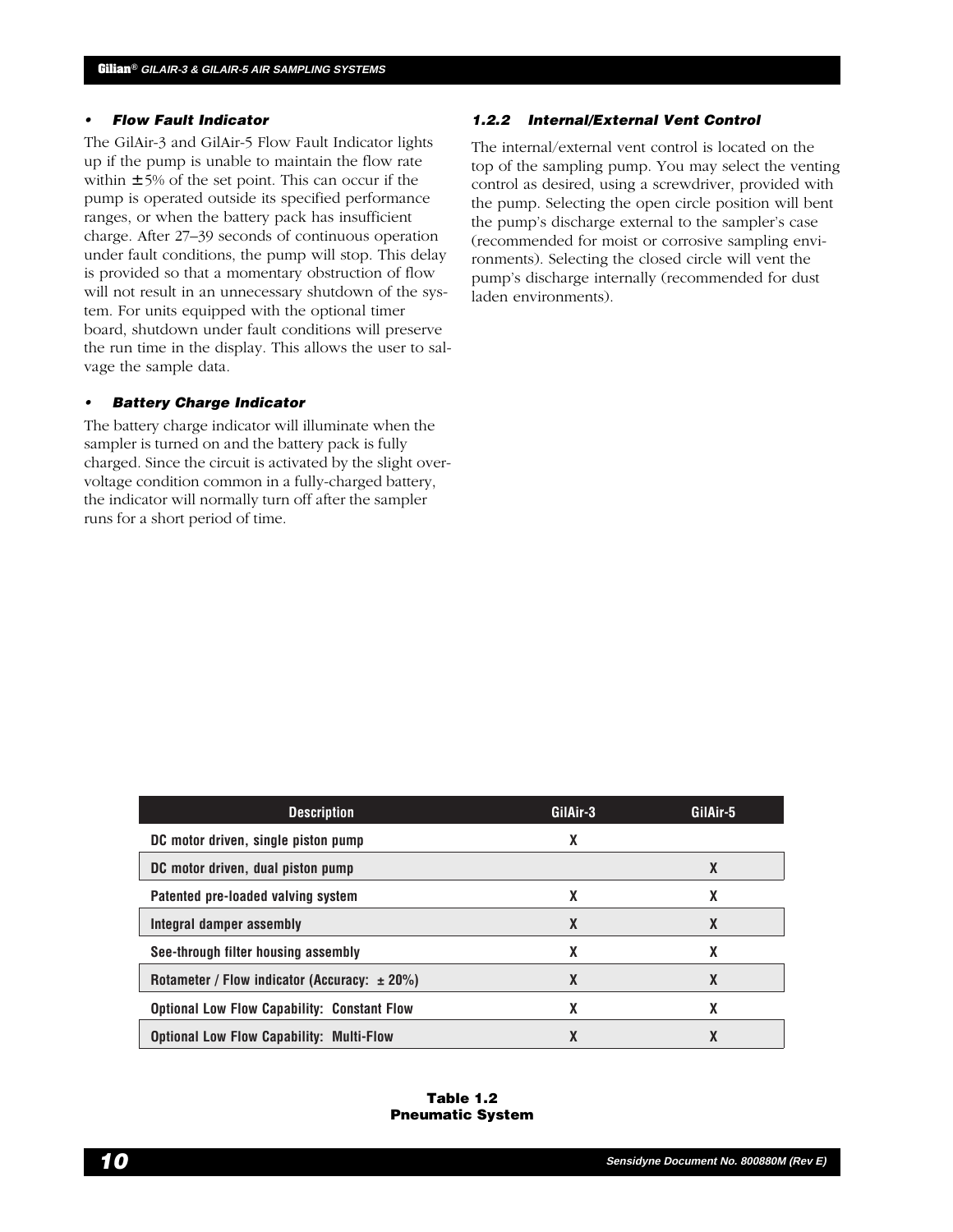## **1.3 DISPLAY ICONS & MESSAGES**

Available only on Clock Timer and Program Timer Models.

#### **• Flashing Battery**

A flashing battery icon indicates that the battery voltage is below its nominal value.

#### **• Flashing Clock**

A flashing clock icon indicates that the sampler is in the programming mode.

#### **• Non-Flashing Clock**

A non-flashing clock Icon indicates that the sampler is in the process of executing a sampling run.

#### **• Display Letters**

| " $D$ "                             | Initial delay interval prior to starting the<br>first sample interval.  |
|-------------------------------------|-------------------------------------------------------------------------|
| " $\mathbf{R}$ "                    | Run Time interval.                                                      |
| " $\mathbf{D}$ " + " $\mathbf{R}$ " | Pause interval between Run Time inter-<br>vals.                         |
| ``C"                                | Cycles. The number of times that the Run<br>Time interval is performed. |
| " $PC$ "                            | Basic program which does the simple<br>Timer mode.                      |
| " $P1$ "                            | User-defined program.                                                   |
| " $P2"$                             | User-defined program.                                                   |
| " $P3$ "                            | User-defined program.                                                   |
| " $P4$ "                            | User-defined program.                                                   |
| " $P5$ "                            | User-defined program.                                                   |
| " $P6$ "<br>$\mathbf{H}^n$          | User-defined program.<br>Programming error.                             |

#### **• Display Messages**

| "LAST" | Flashes alternately with the data and |
|--------|---------------------------------------|
|        | icons of the last sampling run ex-    |
|        | ecuted.                               |

"**Old**" Flashes alternately with the data and icons of the sampling run executed prior to the "LAST" sampling run.

"**SHUT**"**/**"**OFF**" A reminder message to move the On/ Off switch to the Off position to conserve the battery charge. It indicates that 5 minutes have elapsed since: 1) a fault condition has terminated the sampling run, or 2) a programmed sampling run has reach completion (see Section 2.3.8).

"**CAL**" Flashes if the air sampler is prepared to run the pump without gathering sampling data. Solid if the pump is running, to enable calibration of the sampler's air flow rate.

#### **• Fault Sampling Time**

This number indicates the percentage of sampling time that the pump ran while it was outside the 5% fault tolerance envelope during the run. The number is located on the bottom right portion of the display.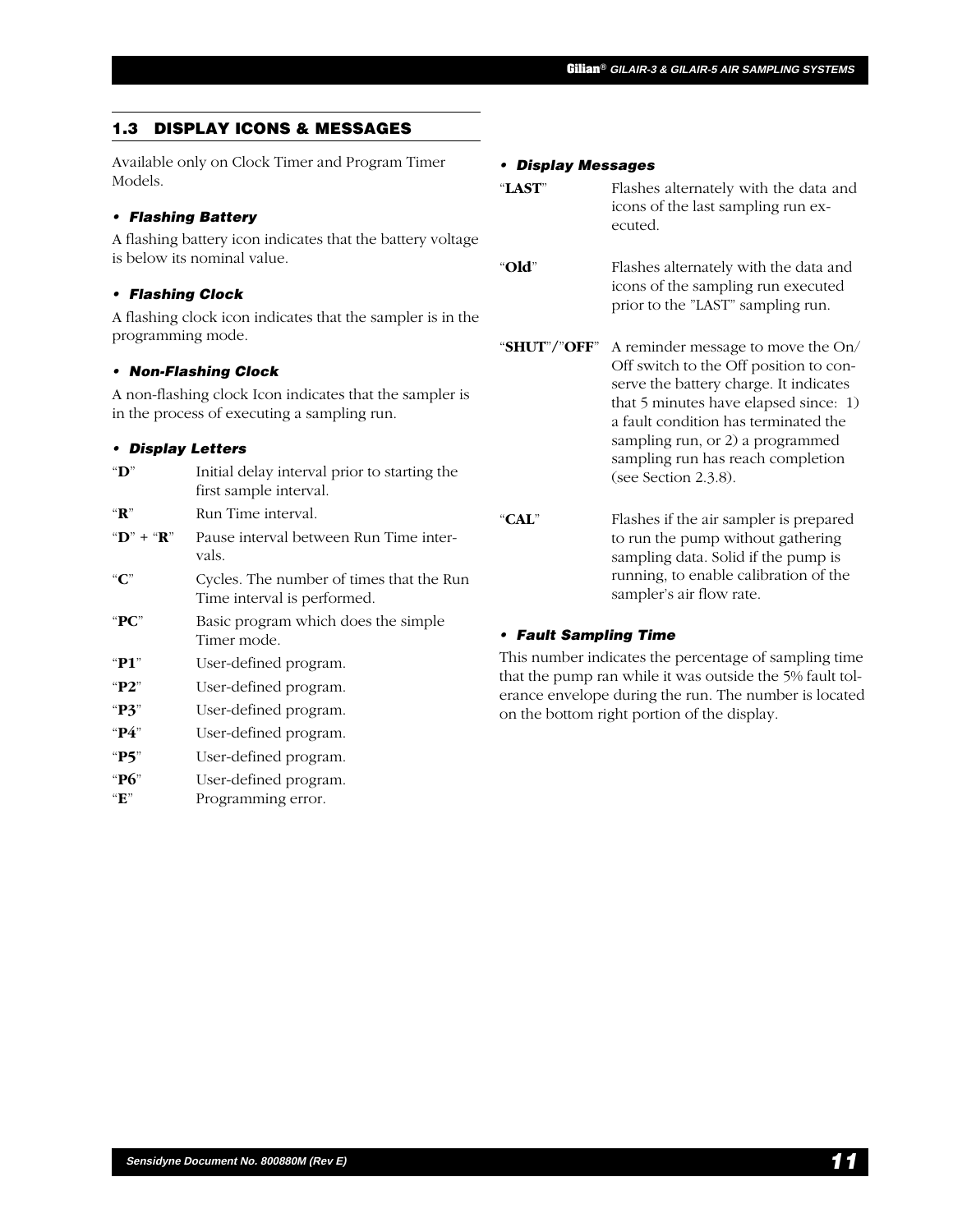

**Figure 1.1 GilAir-3 Air Sampler (Front view)**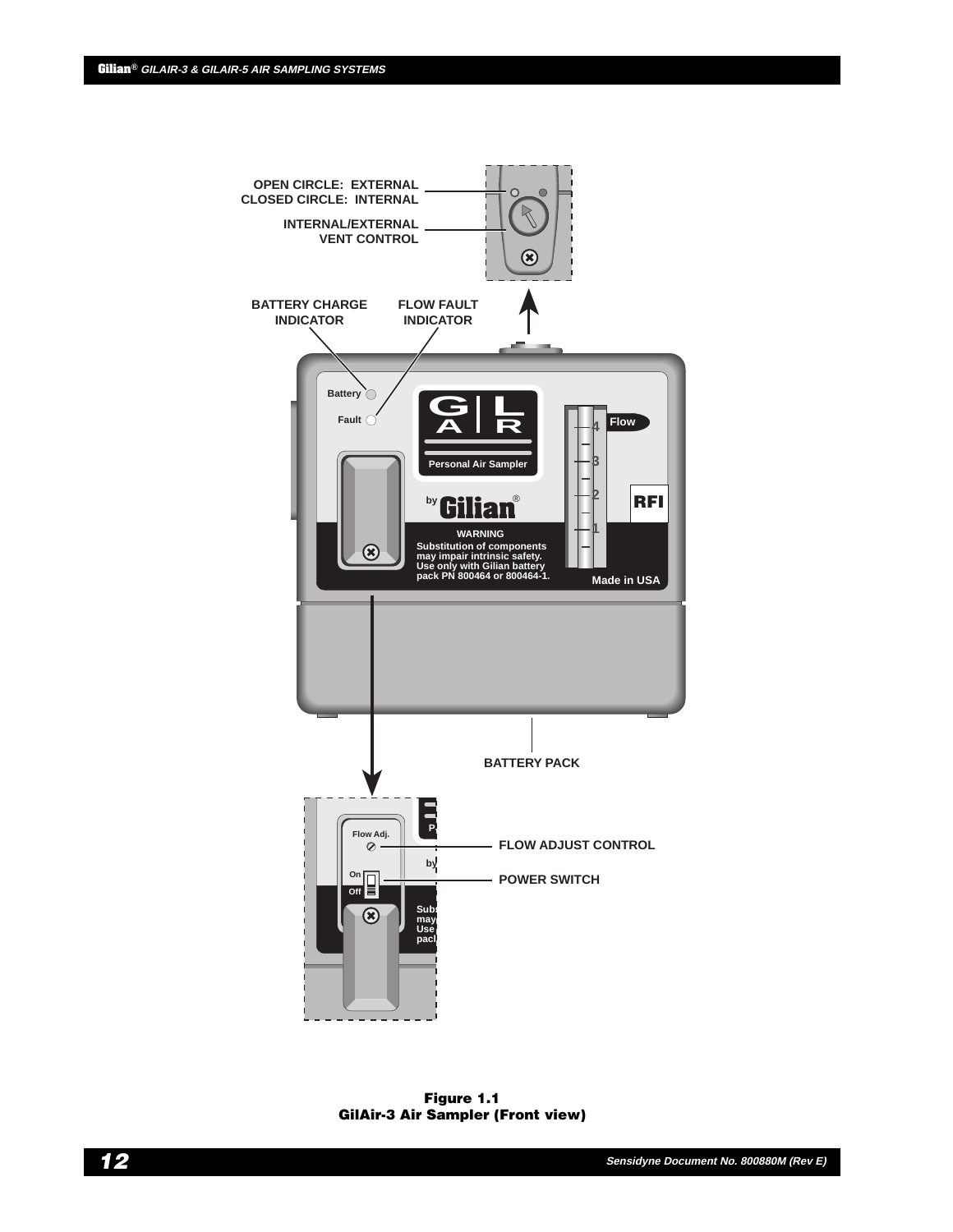

**Figure 1.2 GilAir-5 Air Sampler (Front view)**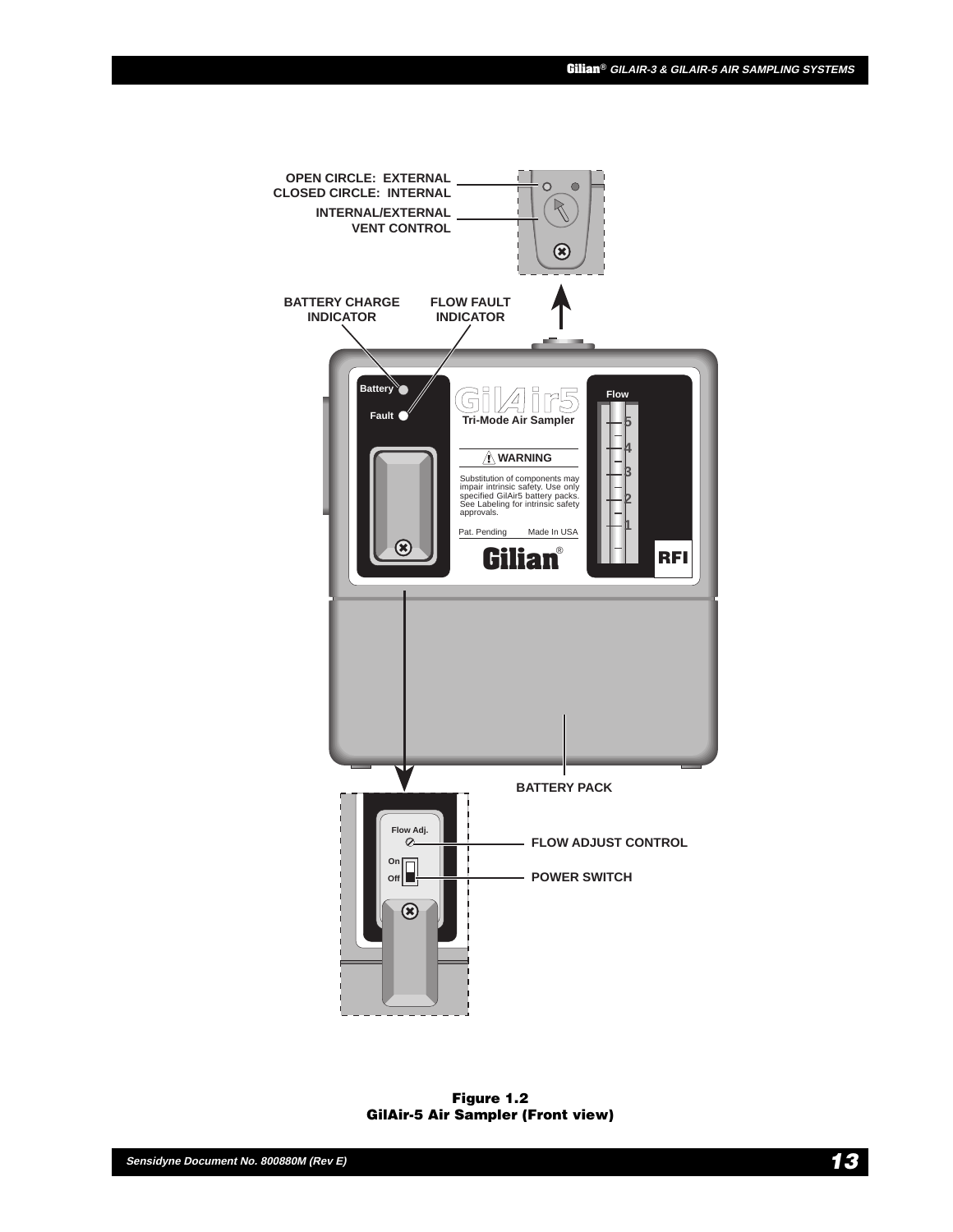# **Gilian® GILAIR-3 & GILAIR-5 AIR SAMPLING SYSTEMS SECTION TWO OPERATION**

# **2.1 BASIC MODEL**

## **2.1.1 Preparation**

- 1. Charge the battery according to the Battery Maintenance instructions in Section Four.
- 2. Using a small Phillips screwdriver, back out the holding screw just enough so the anti tamper cover plate can be rotated 180°. This exposes the On/Off switch and the flow adjust screw (See Figure 1.1).

## **2.1.2 Setting The Pump Flow Rate**

- 1. Move the On/Off switch to the On position.
- 2. Set the pump flow rate by turning the flow adjust screw. (Clockwise for increased flow and counterclockwise for decreased flow.
- 3. Use the built-in rotameter as a flow indicator only. Accurate flow adjustment settings shall be made by using a Gilibrator 2, or equivalent flow calibration device, for calibration measurements.
- 4. When calibrating the sampler for flow, the sample collection device (cyclone, impinger, filter cassette or sorbent tube) should be in-line.
- 5. When the desired flow rate has been attained, move the On/Off switch to the Off position. The unit is now ready for sample collection.

# **2.1.3 Sample Gathering**

Begin the sample run by switching the On/Off switch to the On position and secure the front anti-tamper cover. The pump will operate at the flow rate set at the last calibration adjustment. The sampling run is terminated by switching Off the On/Off switch.

# **2.1.4 Pull Start Operation**

**Applies only to GilAir-5 (PNº 800883-3) samplers with a Pull Start Battery Pack (PNº 800869-7)**

The GilAir-5 Pull Start model has a specially designed jack that prevents operation of the unit while charging. This Pull Start Jack may only be used as an ON/OFF switch. Charging must be done through the original charging socket.

# **2.2 CLOCK TIMER MODEL**

#### **2.2.1 Preparation**

## **NOTE**

**The MODE/HOLD button must be pressed with a pointed instrument, such as a ball-point pen.**

- 1. Charge the battery according to the Battery Maintenance instructions provided in Section Four.
- 2. Using a small Phillips-head screwdriver, back out the holding screw of the anti-tamper cover plate to expose the On/Off switch and the flow adjust screw. (On the front of the pump.) On the left side of the pump, back out the holding screw of the anti-tamper cover around the display opening to expose the MODE/HOLD button.

#### **NOTE**

**The pump switches to an low-powered "sleep" mode after five minutes of inactivity whenever the On/Off switch is positioned in the Off position. This conserves the battery charge.**

3. If the On/Off switch is moved to the On position at any time, the pump will begin to run and collect data for a new sampling run. **Exception:** If "CAL" is showing on the display the pump is in calibration mode. No data will be collected at this time.

#### **2.2.2 Waking The Pump For "LAST" Run Data Readout**

- 1. With the On/Off switch stiff Off, and using the pointed instrument, press the MODE/HOLD button to wake up the pump from its low-powered "sleep" state.
- 2. The "LAST" message will appear on the display, followed by a blank screen, and then followed by the presentation of the run time data obtained by the last sampling run. Also on the display in the lower right hand corner is a small digit which indicates the percentage of time in which the last sampling run was made with greater than  $\pm$  5% (fault) variation in the flow rate, with the maximum presentation of up to 9%. Across the lower portion of the display may be presented one or more icons.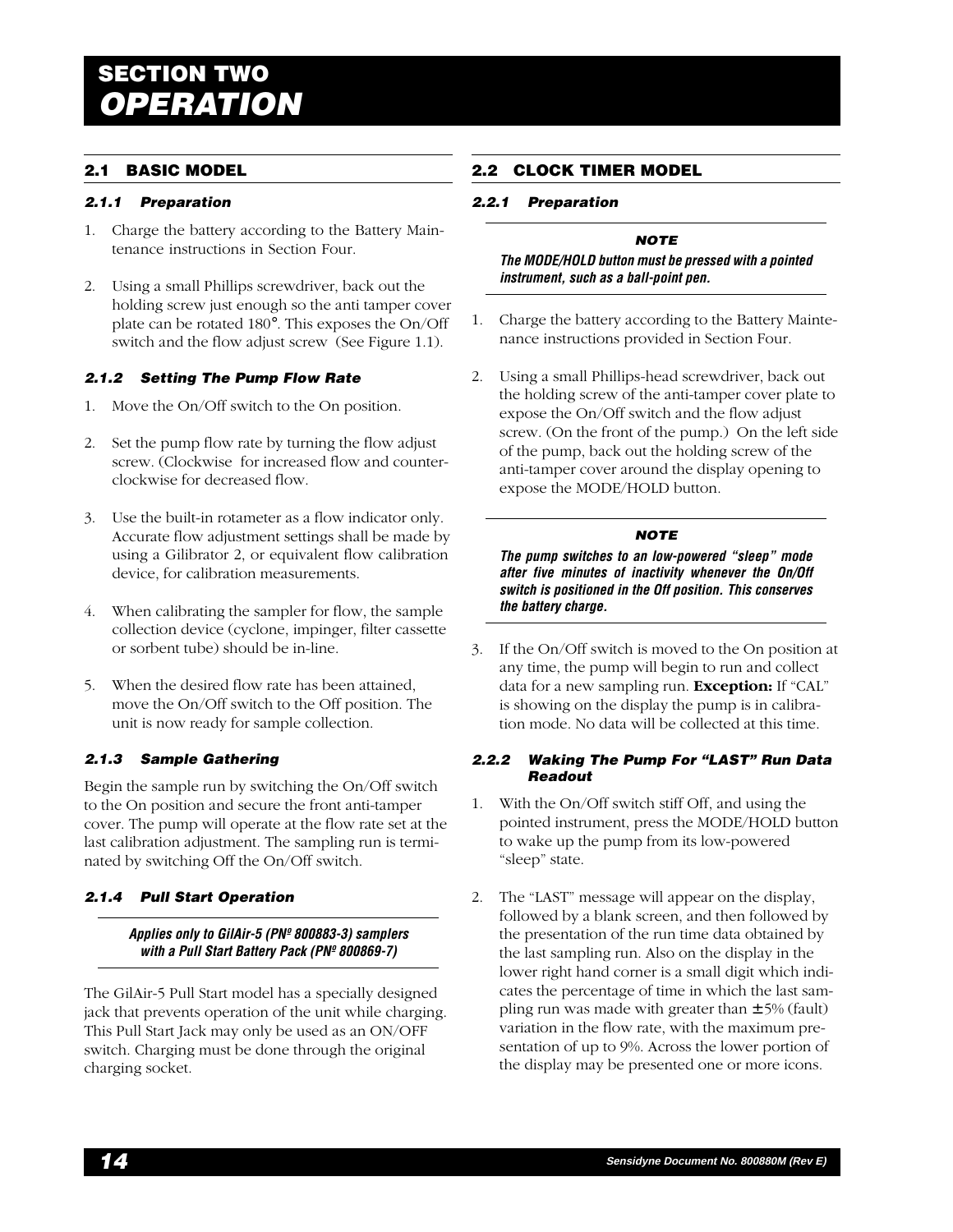If the "CAL" display appears instead at this time, press the MODE/HOLD button twice more to present the "LAST" run data.

Record the "LAST" run data at this time.

#### **NOTE**

**If the On/Off switch is set to On at this point, the last run data will be lost as a new sampling run is started.**

3. After 5 minutes free of any button depression, the display will blank as the sampler returns to the "sleep" mode. Return to Step 1 to reactivate the unit.

#### **2.2.3 Setting The Pump Flow Rate**

- 1. From the "LAST" presentation, pressing the MODE/ HOLD button will change the display to a flashing "CAL" presentation.
- 2. Switch the On/Off switch to the On position. The "CAL" display will be steady.
- 3. Set the pump flow rate by turning the flow adjust screw. (Clockwise for increased flow and counterclockwise for decreased flow.
- 4. Use the built-in rotameter as a flow indicator only. Accurate flow adjustment settings shall be made by using a Gilibrator 2, or equivalent flow calibration device, for calibration measurements.
- 5. When calibrating the sampler for flow, the sample collection device (cyclone, impinger, filter cassette or sorbent tube) should be in-line.
- 6. When the desired flow rate has been attained, switch the On/Off switch to the Off position and replace the left side anti-tamper cover if desired. The unit is now ready for sample collection.

## **2.2.4 Sample Gathering**

Begin the sample run by switching the On/Off switch to the On position and secure the front anti-tamper cover. The display will continuously show the elapsed sampling time for the sampling run, with the error percentage and running icons also shown. The pump will operate at the flow rate set at the last calibration adjustment.

#### **2.2.5 HOLD (Pause) Feature**

- 1. With the left side anti-tamper cover open (see Figure 2.1), the sampling operation may be interrupted for breaks or lunches by pressing the MODE/HOLD button for at least 1 second. The pump will stop and a "Hand" icon will appear flashing in the display window.
- 2. The sampling run can be resumed by pressing the MODE/HOLD button again. The "Hand" icon will be removed from the display window.

## **2.2.6 Sampling Run Termination & Recovery**

- 1. When the On/Off switch is moved to the Off position, the sampling run is terminated.
- 2. The accumulated run time minutes are displayed for 5 more minutes, along with the icon (symbol) data. The unit then goes into "sleep" mode to conserve the battery charge.
- 3. If you desire to exit the 5 minute run data display to return to a blank display, perform a display selftest (Section 2.2.7). Then, follow the instructions for waking the pump (Section 2.2.2) to perform another action.

## **2.2.7 Display Self-Test**

- 1. Whenever the On/Off switch is in the Off position and the MODE/HOLD button is pressed continuously for at least three seconds, the sampler display will show the unit's program date code (e.g., 9644) for as long as the button is pressed.
- 2. Releasing the MODE/HOLD button will allow the self-test to begin, where all elements of the five digit positions will be individually displayed, followed by all five digits simultaneously counting from 1 through 9, then back down to 1.
- 3. Each display Icon will be individually displayed from right to left, followed by all the icons flashing twice before the display goes blank, terminating the test.
- 4. The test runs for about 30 seconds, but can be greatly accelerated by pushing and holding the MODE/HOLD button depressed.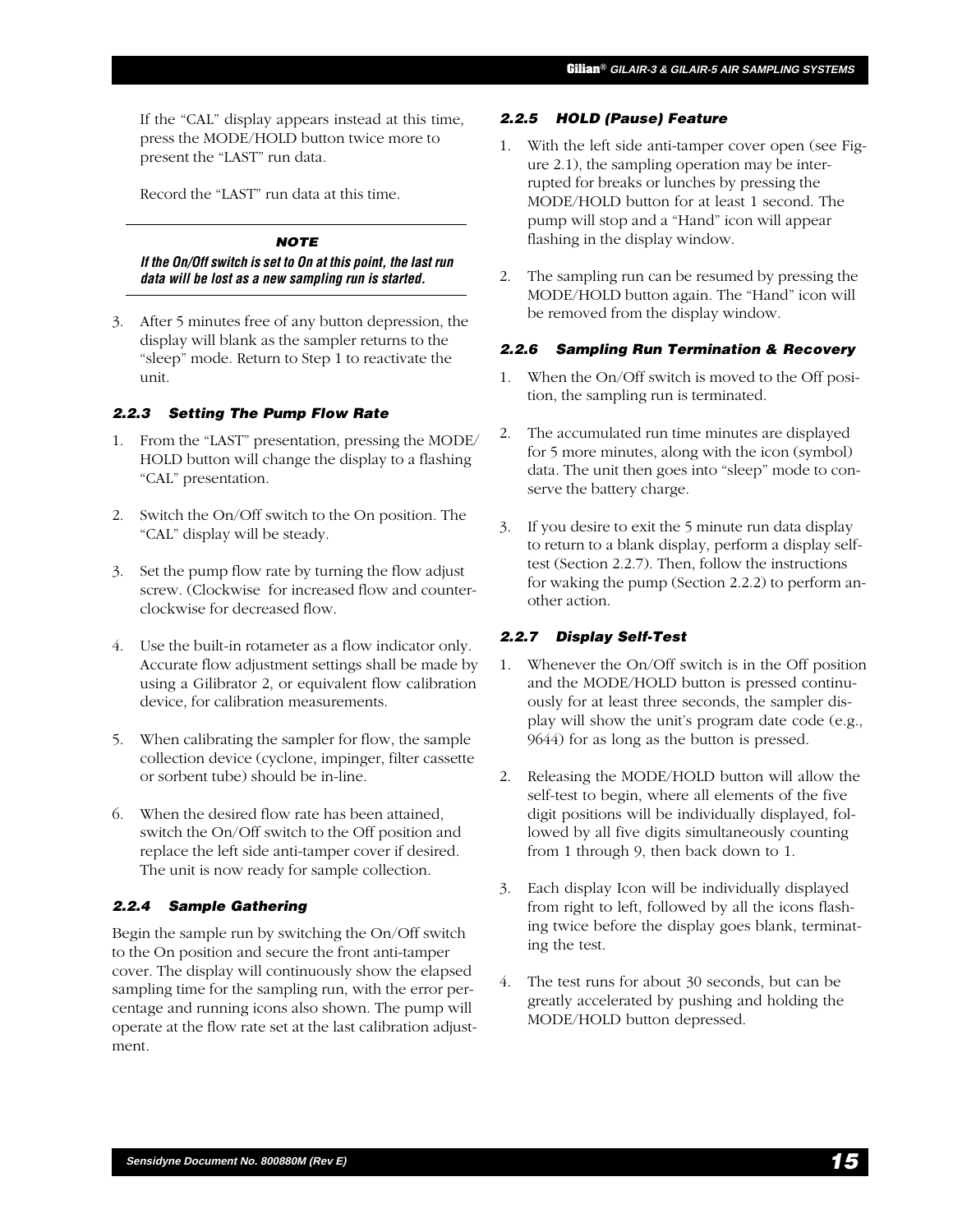

**Figure 2.1 Display: Clock Timer Model**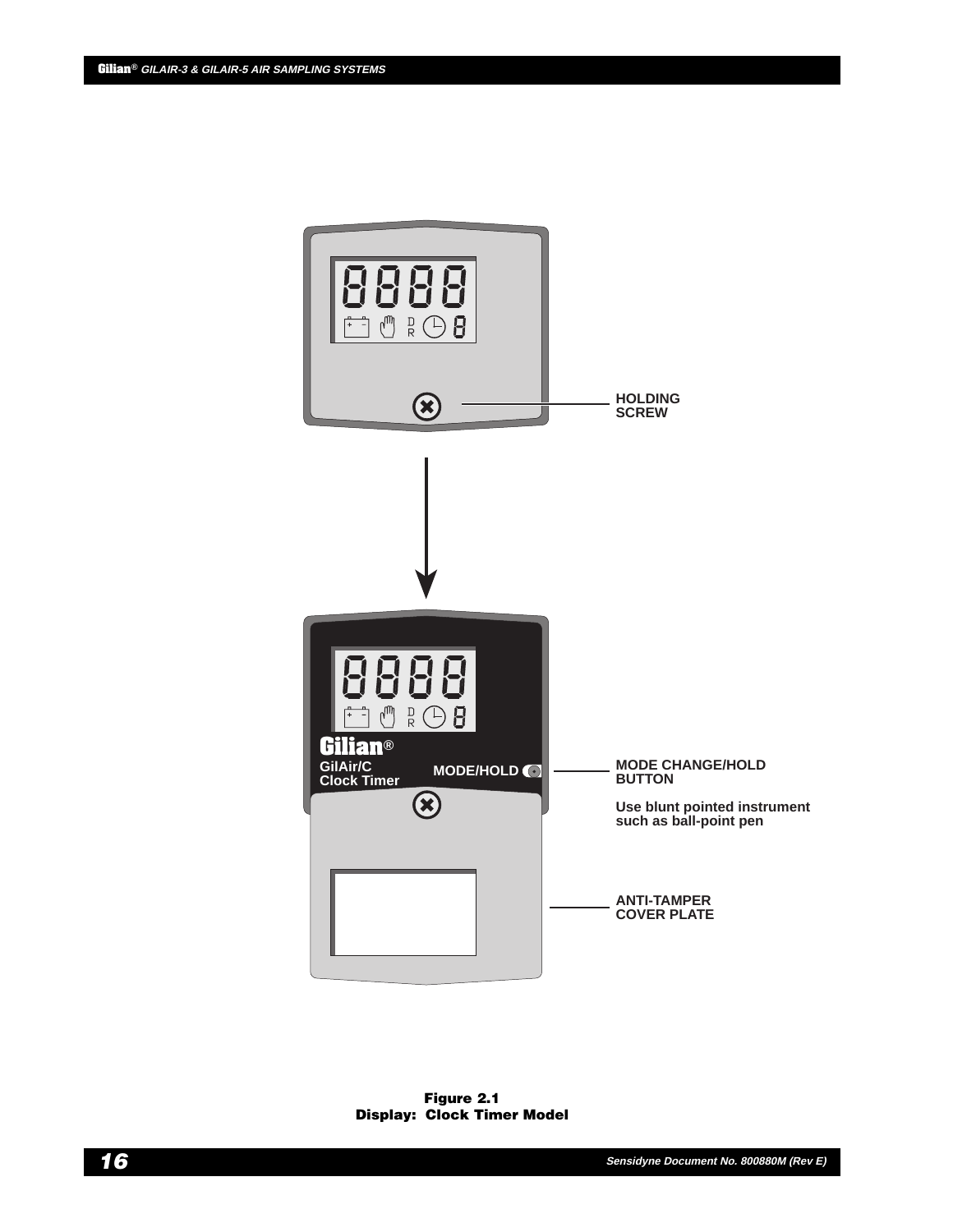#### **Gilian® GILAIR-3 & GILAIR-5 AIR SAMPLING SYSTEMS**

# **2.3 PROGRAM TIMER MODEL**

#### **NOTE The Programming buttons should be pressed with a blunt pointed instrument, such as a ball-point pen.**

Button Configuration (refer to Figure 2.2)

| $\blacktriangle$ | Increase                                        |
|------------------|-------------------------------------------------|
| $\mathbf v$      | Decrease                                        |
| PROG             | Program Select / Accept Variable<br>Value Shown |

MODE/HOLD Mode Change / Hold Operation

## **2.3.1 Preparation**

- 1. Charge the battery according to Battery Maintenance Instructions provided in this Manual.
- 2. Using a small Phillips-head screwdriver, back out the holding screw of the anti-tamper cover plate to expose the On/Off switch and the flow adjust screw. (On the front of the pump.) On the left side of the pump, back out the holding screw of the anti-tamper cover around the display opening to expose the MODE/HOLD, PROG,  $\blacktriangle$ , and  $\nabla$  buttons.

## **NOTE**

**The pump switches to an low-powered "sleep" mode after 5 minutes of inactivity whenever the On/Off switch is positioned in the Off position. This conserves the battery charge.**

3. If the On/Off switch is moved to the On position at any time, the pump will begin to run and collect data for a new sampling run of the last-selected program (see Section 2.3.8). **Exception:** If "CAL" is showing on the display the pump is in calibration mode and no data will be collected at this time.

#### **2.3.2 Waking The Pump For "LAST" Run Data Readout**

- 1. With the On/Off switch still Off, and using the pointed instrument, press the MODE/HOLD button to wake the pump up from its "sleep" state.
- 2. The "LAST" message will appear on the display, followed by a program number display, "Px" ("x" may be the letter C or 1 through 6), which is then followed by the presentation of the run time data obtained by the last sampling run. Also on the display in the lower right hand corner is a small digit which indicates the percentage of time in which the last sampling run was made outside of the  $\pm$  5% (fault) variation in the flow rate, with the maximum presentation of up to 9%. Across the lower portion of the display may be presented one or more icons.

If the "CAL" display appears instead at this time, press the MODE/HOLD button four more times to present the "LAST" run data.

Record the "LAST" run data at this time.

#### **NOTE**

**If the On/Off switch is set to On at this point to begin a new sampling run, the "LAST" run data will replace the "Old" run data, which will be lost at that time, as the last run data is cleared for the new sampling run data. However, you may retrieve the "Old" run data later by pressing the MODE/HOLD button (with the On/Off switch in the Off position) until the "Old" data are displayed.**

3. After 5 minutes free of any button depression, the display will blank as the sampler returns to the "sleep" mode. Return to Step 1 to reactivate the unit.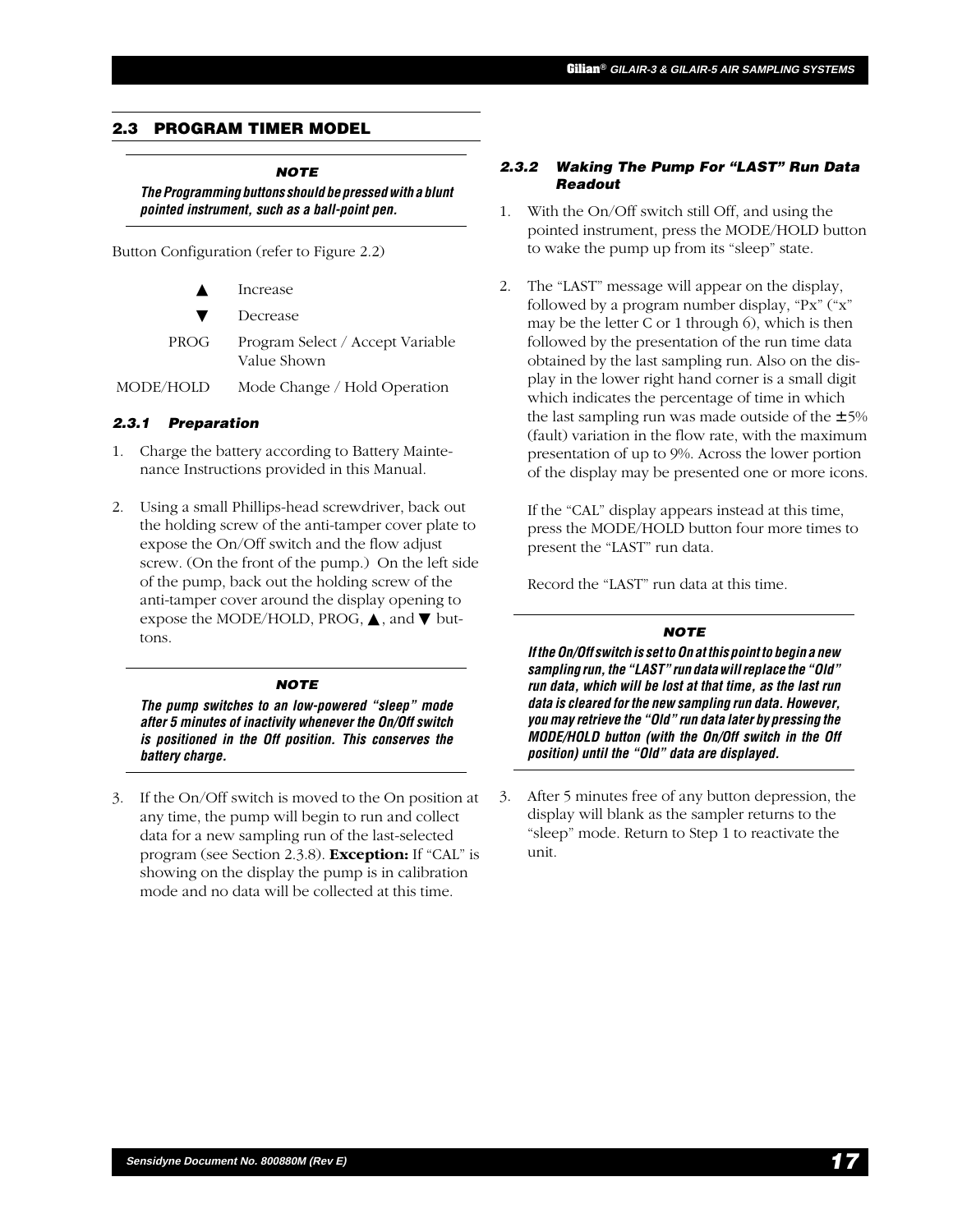

**Figure 2.2 Display: Program Timer Model**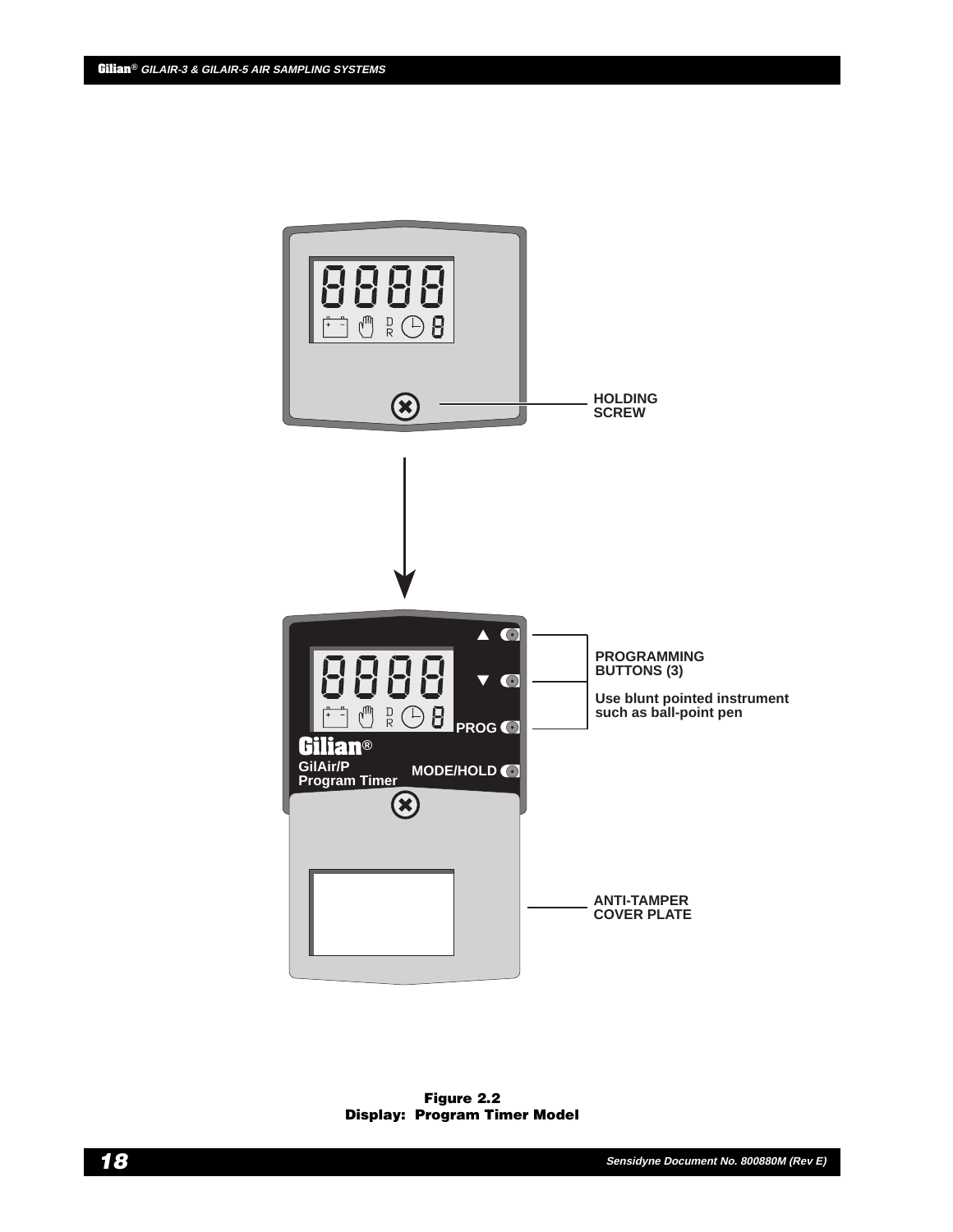#### **2.3.3 Setting The Pump Flow Rate**

- 1. From the "LAST" presentation (which follows the blank display), press the MODE/HOLD button to change the display to a flashing "CAL" presentation.
- 2. Switch the On/Off switch to the On position. The "CAL" display will be steady.
- 3. Set the pump flow rate by turning the flow adjust screw. (Clockwise for increased flow and counterclockwise for decreased flow.
- 4. Use the built-in rotameter as a flow indicator only. Accurate flow adjustment settings shall be made by using a Gilibrator 2, or equivalent flow calibration device, for calibration measurements.
- 5. When calibrating the sampler for flow, the sample collection device (cyclone, impinger, filter cassette or sorbent tube) should be in-line.
- 6. When the desired flow rate has been attained, switch the On/Off switch to the Off position and replace the left side anti-tamper cover if desired. The unit is now ready for sample collection.

#### **2.3.4 Sample Gathering**

From any pre-operation mode of the sampler, begin the sampling run by switching the On/Off switch to the On position and secure the front anti-tamper cover if desired. The pump will operate at the flow rate set at the last calibration adjustment. For the first 20 seconds of the sampling run, the program number of the selected program will be shown as PC or P1 through P6. The display will thereafter continuously show the elapsed sampling time for the sampling run or the delay time until the next run time interval, with the error percentage and running icons also shown.

#### **2.3.5 HOLD (Pause) Feature**

- 1. With the left side anti-tamper cover open, the sampling operation may be interrupted for breaks or lunches by pressing the MODE/HOLD button for at least 1 second. The pump will stop and a "Hand" symbol will appear flashing in the display window.
- 2. The sampling run can be resumed by pressing the MODE/HOLD button again. The "Hand" icon will be removed from the display window.

#### **2.3.6 Sampling Run Termination & Recovery**

- 1. When the On/Off switch is moved to the Off position, the sampling run is manually terminated. A programmed run (P1 through P6) will self-terminate upon completion if the On/Off Switch remains On.
- 2. The accumulated run time minutes are displayed for 5 more minutes, along with the icon (symbol) data. The unit then goes into the "sleep" mode when the On/Off switch is Off. If the switch is On when a programmed run has been made, the "SHUT"/"OFF" display appears, and remains until the switch is turned Off.
- 3. If you desire to exit the 5 minute run data display to return to a blank display, perform a display selftest (Section 2.3.7). Then, follow the instructions for waking the pump (Section 2.3.2) to perform another action.

#### **2.3.7 Display Self-Test**

- 1. Whenever the On/Off switch is in the Off position and the MODE/HOLD button is pressed continuously for at least three seconds, the sampler display will show the unit's program date code (e.g., 9644) for as long as the button is pressed.
- 2. Releasing the MODE/HOLD button will allow the self-test to begin, where all elements of the five digit positions will be individually displayed, followed by all five digits simultaneously counting from 1 through 9, then back down to 1.
- 3. Each display Icon will be individually displayed from right to left, followed by all the icons flashing twice before the display goes blank, terminating the test.
- 4. The test runs for about 30 seconds, but can be greatly accelerated by pushing and holding the MODE/HOLD button depressed.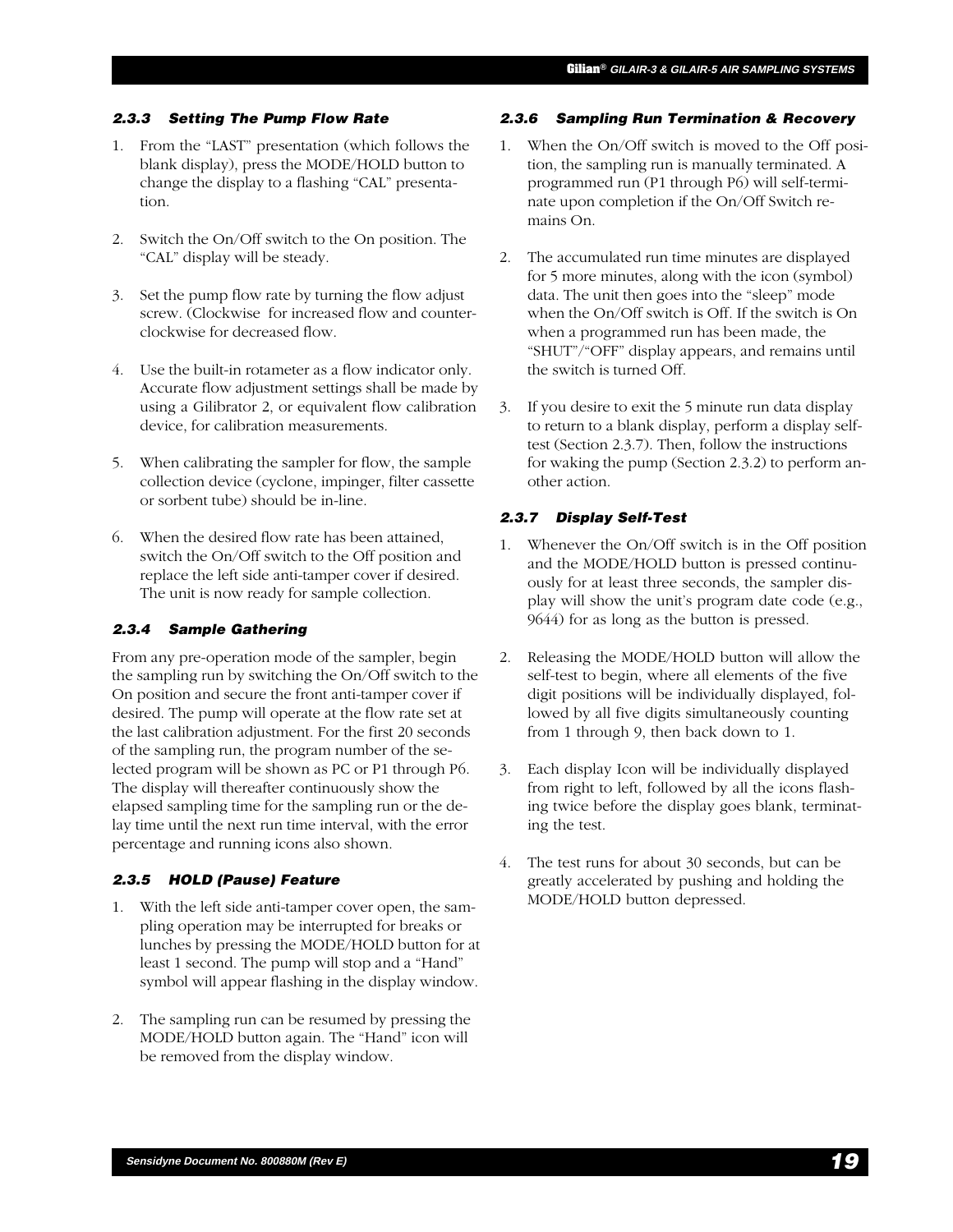#### **2.3.8 Programming The Pump**

- 1. When the "LAST" display following the blank screen is showing, choose one of the programs, PC or P1 through P6, by pressing **△** or  $\blacktriangledown$  to present the selected flashing "Px" in the display window, where "x" may be a C or a number from 1 to 6.
- 2. Press the PROG button to view the value of the first variable, Delay Time, represented by the "D" icon in the display window. This variable controls the number of minutes from the setting of the On/Off switch to the On position until the occurrence of the first air sampling run time. The "Clock" icon will begin flashing to indicate that the programmed variables are being changed.
- 3. To change the value of the Delay Time for the selected program, press  $\triangle$  or  $\nabla$  to increment or decrement the value, respectively, or simply go to Step 4. If either button is held down, the numbers will change at an increasing rate of change after an initial pause.
- 4. Press the PROG button to accept the displayed Delay Time value and present the value of the second programmed run variable, the Run Time, which is accompanied by the "R" symbol. The Run Time variable is the number of minutes that the sampler will run for data collection before going into the Delayed Run state.
- 5. To change the value of the Run Time for the selected program, press the  $\triangle$  or  $\nabla$  to increment or decrement the value, respectively.
- 6. Press the PROG button to accept the displayed Run Time value and present the value of the third programmed run variable, the Delayed Run Time, which is accompanied by the "D" and "R" symbols. The Delayed Run variable defines the number of minutes between successive Run Time intervals.
- 7. To change the value of the Delayed Run Time for the selected program, press the  $\triangle$  or  $\nabla$  to increment or decrement the value, respectively.
- 8. Press the PROG button to accept the displayed Delayed Run Time value and present the value of the fourth programmed run variable, the Cycle Count, which is accompanied by the letter "C" in the small digit position. The Cycle Count variable defines the number of times that the Run Time intervals are executed.
- 9. To change the value of the Cycle Count for the selected program, press the  $\triangle$  or  $\nabla$  to increment or decrement the value, respectively.
- 10. Press the PROG button to accept the displayed Cycle Count value and return to the flashing "Px" display. This completes the programming operations of the selected program.

#### **NOTE**

**If the Run Time and Cycle Count variables are large enough to result in a total run time of more than 9,999 minutes, the unit will remain in the Cycle Count programming mode with a flashing "E" in the small digit area, until a value for Cycle Count is acceptable when the PROG button is pressed.**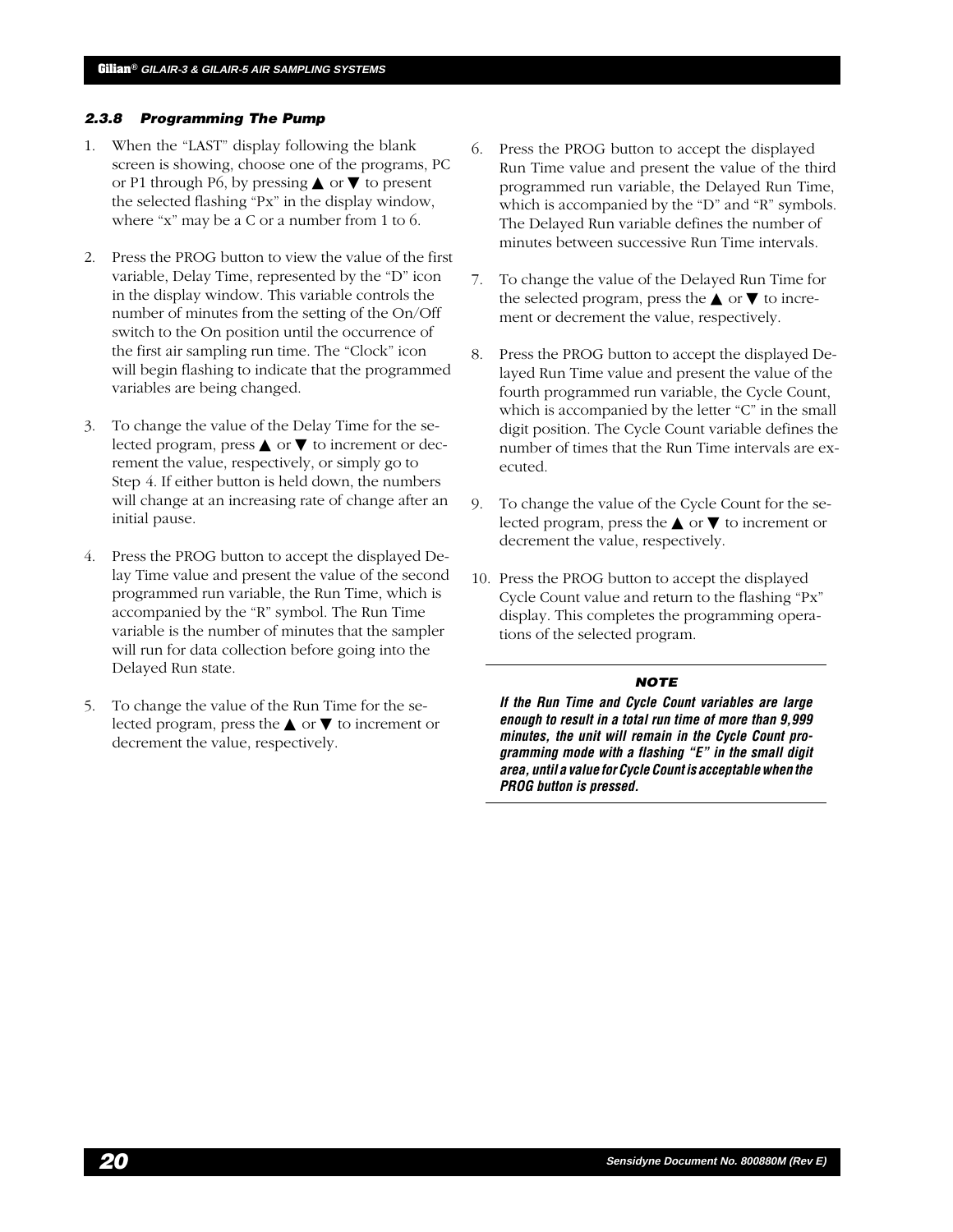# **3.1 LOW FLOW OPERATION**

## **3.1.1 Description**

The GilAir-3/GilAir-5 Sampling System offers two modes of low-flow sampling Constant Flow and Multiflow. In each case the appropriate module is fitted to the top of the sampler and communicates with the pump through the opening beneath the top insert plate. Both the Constant Flow and Multi-flow modules are equipped with an On/Off switch control allowing these units to be functionally engaged or disengaged without physical removal from the sampler. The modules incorporate a luer taper port which is used for bag sampling.

## **3.1.2 Constant Low Flow**

The Constant Low Flow Module is suitable for sampling between 5 and 500 cc/min , and will maintain a constant low flow through the sampling head (i.e., tube holder) despite changes in load - the maximum load being  $25$ " H<sub>2</sub>O. The device utilizes an internal pressure regulator to maintain a constant pressure drop and hence a constant flow, through an externally adjustable flow control valve discharging to atmosphere. Since the discharge flow is maintained constant and the sampling system is otherwise closed, the inlet flow must remain constant as well. However, the flow constant in this mode is termed "flow stabilized" and will not activate the flow fault function should the flow deviate beyond  $± 5%$ .

#### **3.1.3 Constant Low Flow Module**

#### **NOTE**

**Installation or removal of any low flow module must be done in a clean environment while the sampler is turned off. Contamination of the air passages between the pump and the low flow module may result in a failure of the system.**

Make sure the O-ring seals of the low flow module are properly seated into the top of the pump assembly and that the mating boss clears the case opening prior to securing the mounting screws. Use a flat screwdriver to engage the notch in the module's On/Off control as shown. With the Module in the Off position, turn the sampler On and adjust the flow to between 1.0 and 1.5 LPM using the flow adjust pot. Switch the Module On and using a fine screwdriver, engage the flow control valve through the access hole. Note that the sampler's built-in rotameter will not be useful at flows below 500 cc/min, an external flow measuring device, such as a Gilibrator 2 or calibrator rotameter, must be used. The system's performance should be checked by applying a load of 20-25"  $H_2O$  and verifying that the flow recovers to within  $\pm$  5%. Note that at very low flow rates it may take several minutes for the flow to recover. This is normal.

## **3.1.4 Bag Sampling**

The module is provided with an internal luer taper for bag sampling. Bag sampling is accomplished by attaching a piece of tubing from the sampling bag to the boss opposite the luer taper end (luer taper to 1/8" ID tubing). Install the luer taper fitting into the luer taper receptacle on the top of the module. Flow is adjusted by means of the same screw used to set low flow. Flow measurements can be taken via the inlet boss of the pump. The unique feature of this system is that it will automatically shut the flow off when the bag has been filled. The maximum pressure within the bag is approximately 8" of water.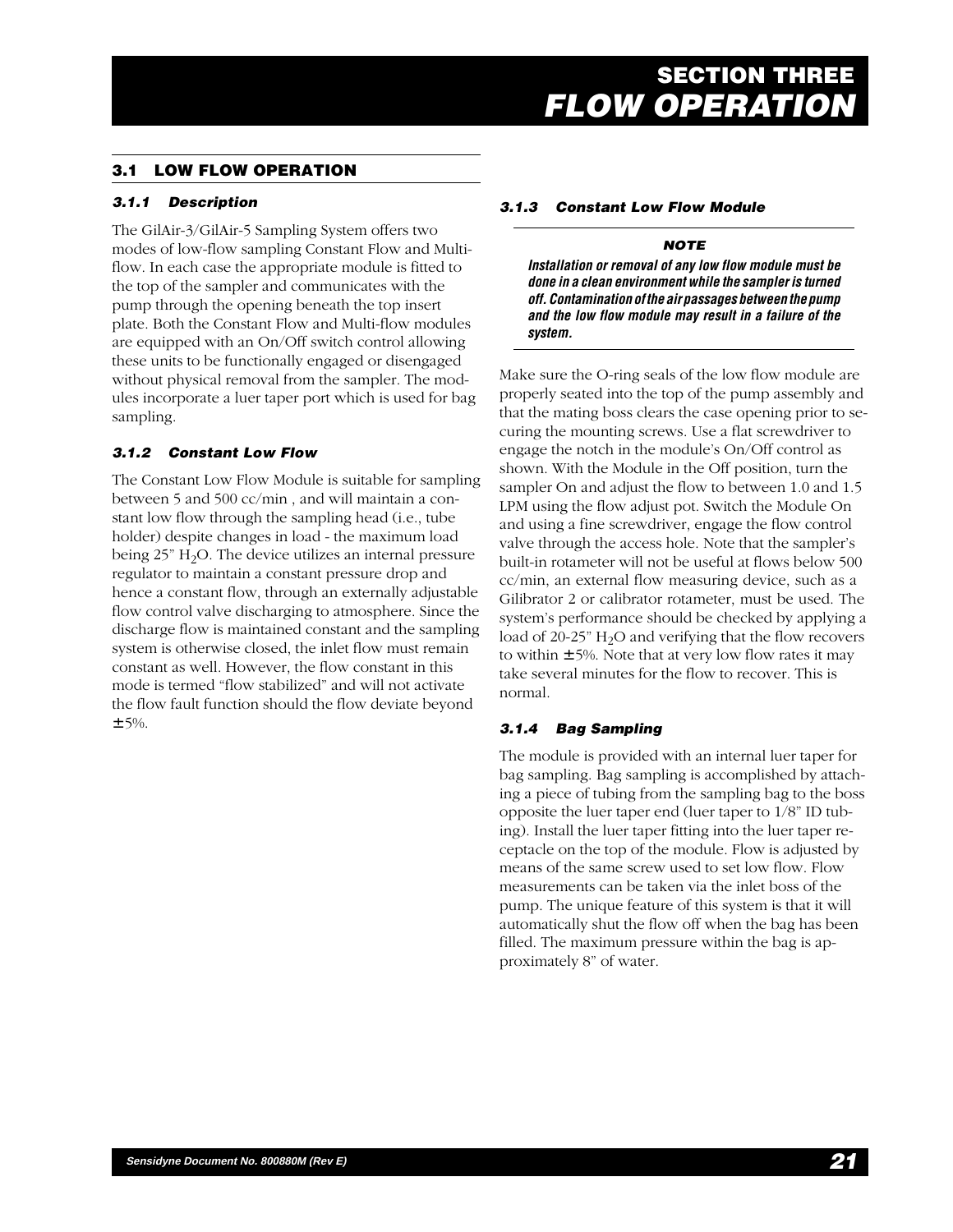## **3.2 MULTI-FLOW OPERATION**

#### **3.2.1 Multi-Flow Module**

The multi-flow module is suitable for multiple tube sampling between 1 and 750 cc/min and can be used in conjunction with the Gilian Universal Tube Holder System to perform multiple tube sampling. The module's internal regulator maintains a constant pressure of approximately  $18"$  H<sub>2</sub>O at the sampler's inlet while allowing changes in total flow through the system. With a constant pressure in the tube holder manifold, the flow through each tube can be set independently without affecting the flow(s) through the adjacent tube(s). Total sampling tube combined flows cannot exceed 750 cc/min.

The multi-flow module is installed in the same manner as the Constant Flow Module. Once installed, set the module's On/Off switch to the Off position and adjust the sampler's flow to between 1 and 1.5 LPM. Set the module On/Off control to the On position. Performance should be checked in conjunction with the test set-up. With the load valve closed, the pressure should be  $18" \pm 3"$  H<sub>2</sub>O. Open the load valve until the flow is approximately 750 cc/min. The pressure should not vary more than  $\pm$  3" H<sub>2</sub>O.

Once the system's performance has been checked, the Tube Holder System can be connected. Fit each sorbent tube to an appropriately sized Tube Holder and connect the outlet of the Manifold to the inlet of the sample. Set the flow through each tube by adjusting the corresponding flow control valve in the Manifold. The flow through each tube should be measured with a calibrated device connected to the inlet of that tube holder. A Gilibrator 2 or conventional bubble flow meter is preferable since the pressure drop through this type of device is negligible.

#### **3.2.2 Bag Sampling**

A unique multi-flow bag sampling capability is available in the latest version of the multi-flow module. Access to the pressure port is by means of an internal luer taper on top of the module. One or more bags may be filled by installing the luer fitting into the luer taper receptacle located on top of the module and connecting a 1/4" tubing from the opposite end of the luer fitting (luer taper from 1/8" ID tubing) to the flow manifold.

Flow is adjusted by means of the flow control valve in the manifold. Connection to the bag is made by screwing the end fittings to the tubing housing such that the O-rings located on the shoulder of the fitting seals against the tube housing. An additional piece of 1/8" ID tubing is secured to the special fitting on the manifold which is then directed to the bag. Flow can be set via a Gilibrator 2 or flow meter by adjusting the screw within the specific tube housing associated with the flow control valve so as to obtain the flow required. Remove the calibration equipment and connect the tubing to the bag to be filled.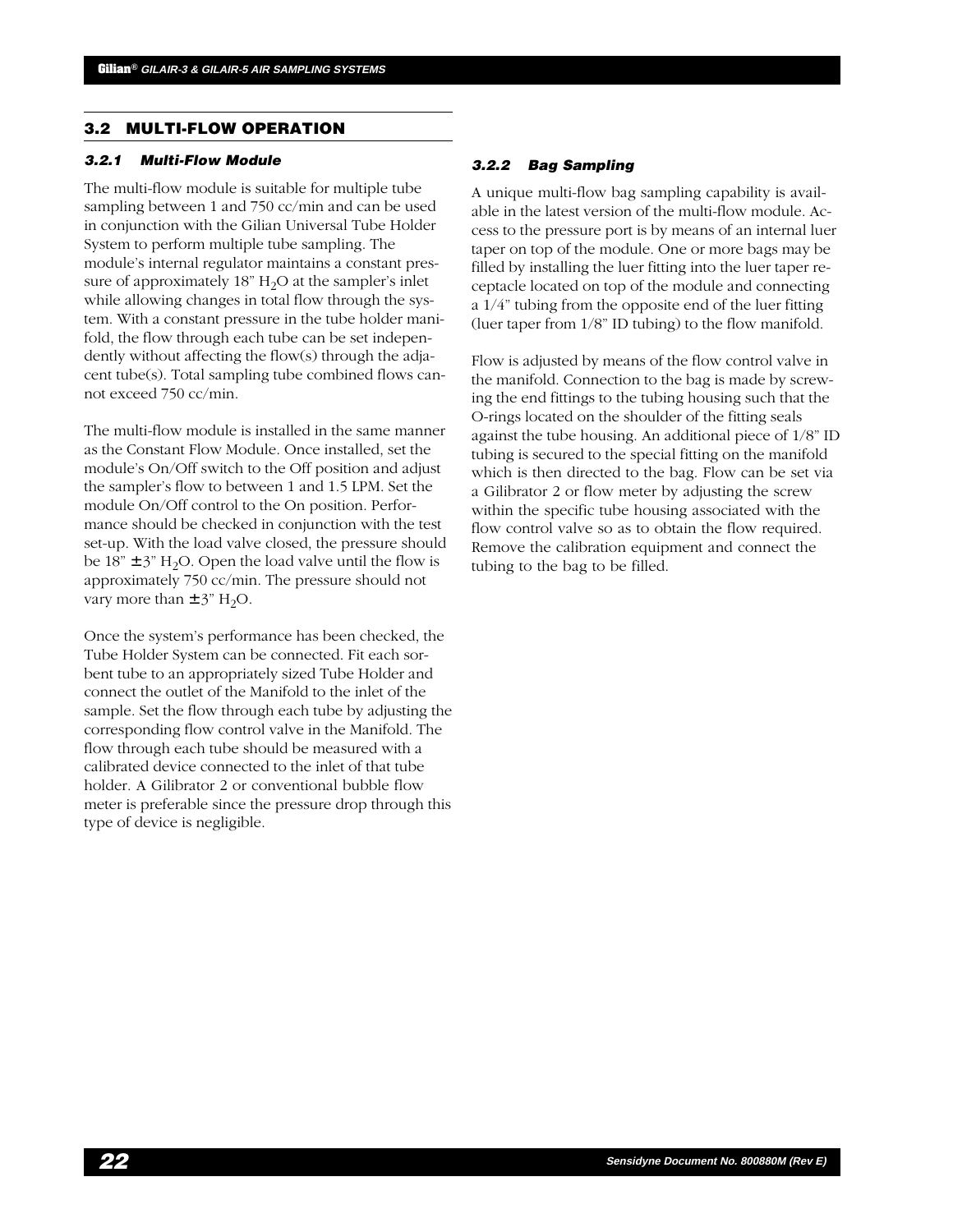# **4.1 SERVICE OVERVIEW**

Battery packs for Gilian air sampling pumps are rechargeable Nickel Cadmium batteries. They must be fully charged and maintained properly to achieve maximum pump run time. It is incumbent upon the pump user to ensure that the battery has enough charge to complete the intended run time.

## **Rechargeable Batteries**

- GilAir-3: 4.8 Volt, 1.8 Ampere-hours
- GilAir-5: 6.0 Volt, 1.8 Ampere-hours

The battery packs for the GilAir-3 and GilAir-5 are charged through a built-in jack, on the side of the battery pack. The batteries may be charged while in place or while removed from the sampler. Note that the charging plug is polarized to prevent improper insertion. *Do not short the battery terminals or the charging jack. Shorting will result in irreversible damage to the battery pack*.

#### **NOTE**

**Battery packs for South African versions are customer supplied. These must be rated 4.8V, 1.8 ampere-hours.**

# **4.1.1 Battery Life**

Battery life is usually measured in charge/discharge cycles. Gilian battery packs are capable of providing between 300 and 500 charging cycles. Since this is very difficult to track over the life of the battery, the following guide will help you to anticipate how long the battery should last.

The estimated battery life is based on proper battery maintenance. The best way to ensure maximum battery life is to track daily pump usage and only charge the battery pack when necessary.

# **4.1.2 Memory Effect**

Nickel-Cadmium batteries will develop reduced capacity when the user does not maintain the practice of discharging or charging fully during the sampling process. Memory effect takes time to develop and usually can be eliminated with two discharge/charge cycles (Double Evaluation mode on the BMS charger).

# **4.1.3 Leakage Current**

Nickel-Cadmium batteries always have a small internal leakage current. If the battery pack has been removed from the charger for more than two days without use, it will require additional charging to restore it to full capacity. This process can be repeated two or three times without causing signs of memory effect.

| <b>Pump Usage</b> | Weekly Use      | Est. Battery Life * |
|-------------------|-----------------|---------------------|
| High              | 40–60 hours     | $1-1.5$ years       |
| <b>Medium</b>     | $20 - 39$ hours | $1.5 - 2.5$ years   |
| Low               | $< 20$ hours    | over 2.5 years      |

**\* extended periods may shorten the life of the nickel-cadmium battery.**

#### **Table 4.1 Estimated Battery Life**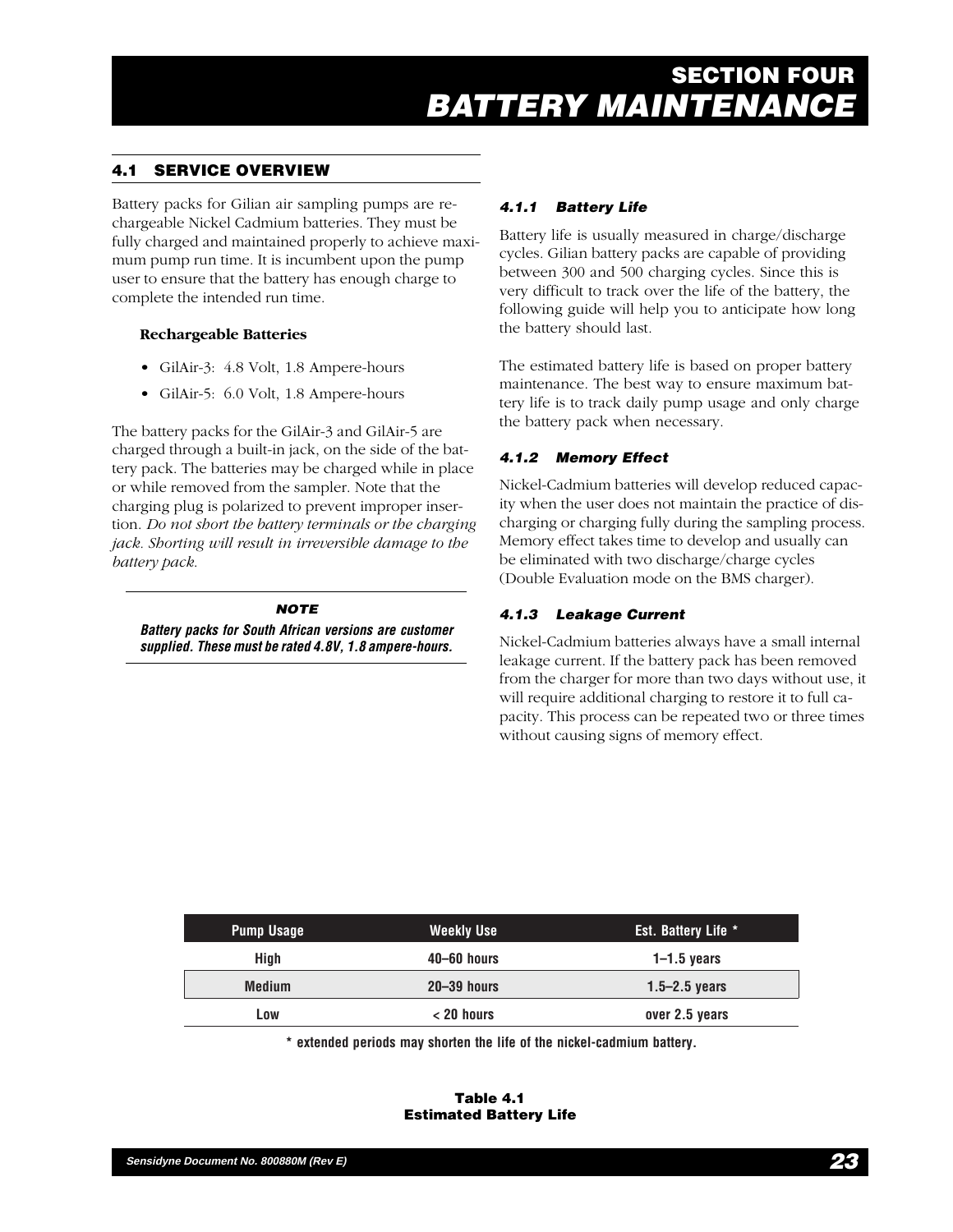#### **4.2 CHARGING SYSTEMS**

#### **4.2.1 Single-Station Charger**

A dual rate charger that can be switched from constant-rate charge to trickle charge.

#### **4.2.2 Universal Multi-Station Charger**

A dual rate charger offering five-station timed constantrate charging that automatically defaults to trickle charge.

#### **4.2.3 BMS Multi-Station Charger**

#### **WARNING**

**Do not use the BMS-200 Battery Charger to charge SIRA approved battery packs.**

A five-station charger offering timed charging that defaults to a pulsed charge in either a constant-rate charging mode or two diagnostic modes.

#### **NOTE**

**The BMS Multi-Station Charger has a single and double discharge mode (Single Evaluation and Double Evaluation). Excessive use of these discharge/charge features will needlessly shorten battery life. We recommend use of the Double Evaluation mode for maintenance only (maximum once monthly).**

#### **• Constant Charging Rate**

This is the charging system normally used for charging Nickel-Cadmium batteries. The charger supplies a fixed constant current to the battery. Overcharging in this mode can cause overheating, which shortens battery life.

#### **• Pulsed Charge**

This charging feature is used to temporarily maintain full capacity of the battery.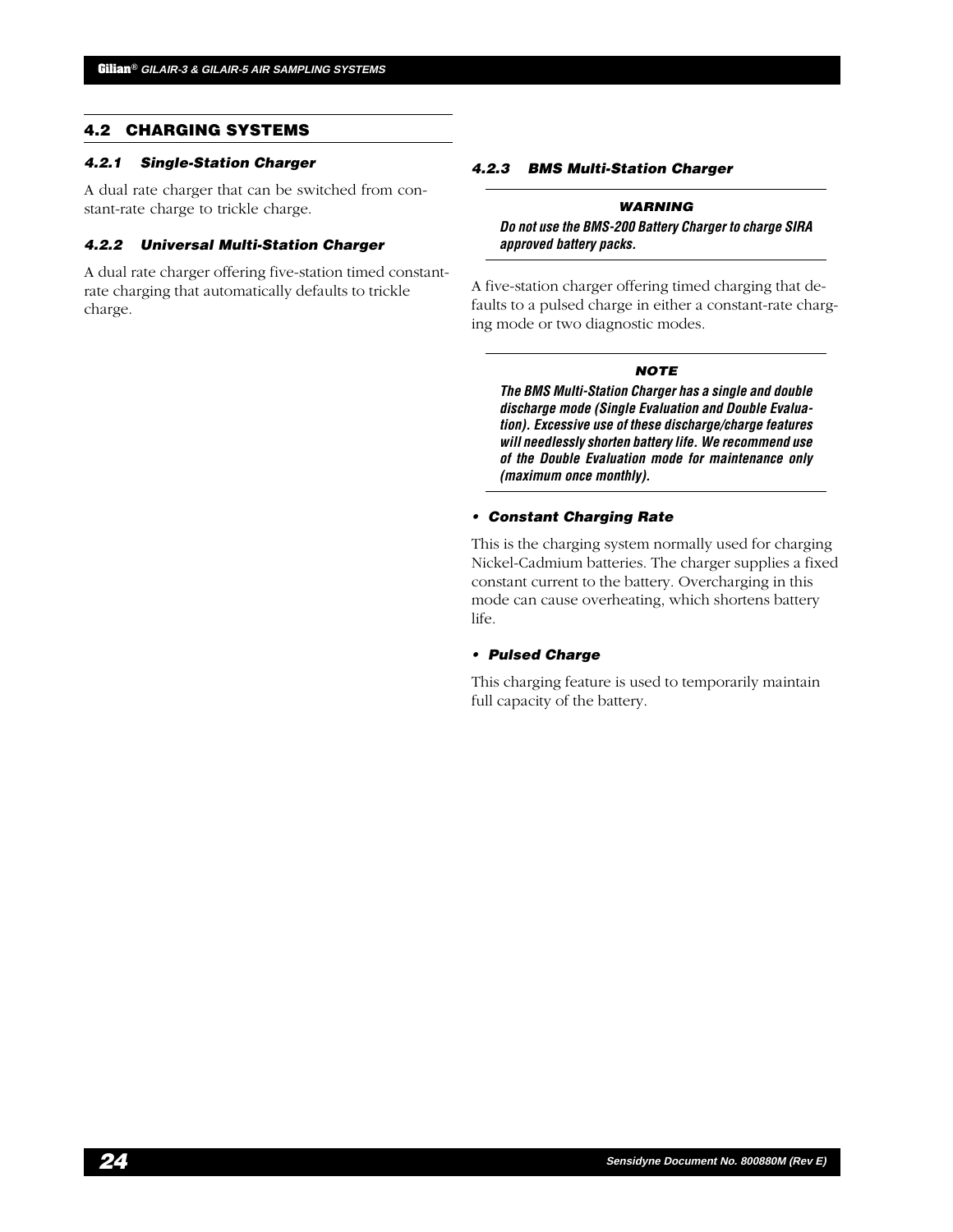# **Gilian® GILAIR-3 & GILAIR-5 AIR SAMPLING SYSTEMS APPENDIX A PARTS LIST**

| Part No. | <b>Description</b>                                               |
|----------|------------------------------------------------------------------|
| 800518   | GilAir-3 / GilAir-5, Low Flow Module, Constant Flow (Blue)       |
| 800518-1 | GilAir-3 / GilAir-5, Low Flow Module, Constant Flow (Black)      |
| 800519   | GilAir-3 / GilAir-5, Low Flow Module, Multi-Flow (Blue)          |
| 800519-1 | GilAir-3 / GilAir-5, Low Flow Module, Multi-Flow (Black)         |
| 800320-2 | GilAir-3 / GilAir-5, Airboss and Restrictor Kit                  |
| 800112   | GilAir-3 / GilAir-5, Tool Kit                                    |
| 800880M  | GilAir-3 / GilAir-5 Operation & Service Manual                   |
| 800464   | GilAir-3, Battery Pack (Blue)                                    |
| 800464-1 | GilAir-3, Battery Pack (Black)                                   |
| 800464-4 | GilAir-3, Battery Pack (Australia)                               |
| 800464-5 | GilAir-3, Battery Pack Shell Components (South Africa)           |
| 800869   | GilAir-5, Battery Pack (Blue)                                    |
| 800869-1 | GilAir-5, Battery Pack (Black)                                   |
| 800869-7 | GilAir-5, Battery Pack (Pull Start)                              |
| 400015   | Pull Start Jack, 2.5 M                                           |
| 800149   | Tube Holder Kit, Single Tube Holder Assy (No Manifold) 6 x 70 mm |
| 800148   | Tube Holder Kit, Dual Manifold (Holders/Ends/Tubing) 6 x 70 mm   |
| 801407   | Tube Holder Kit, Dual Manifold (Holders/Ends/Tubing) 10 x 110 mm |
| 200484   | Tubing, 36", 1/4" ID                                             |
| 800159   | Tubing, 36", 1/8" ID (with 1/4" ID Adapter)                      |
| 200505   | Tubing, 36", 1/8" ID                                             |

\* For further information on Gilian spare parts, please contact your Sensidyne Customer Service Representative at 800-451-9444, ext 782.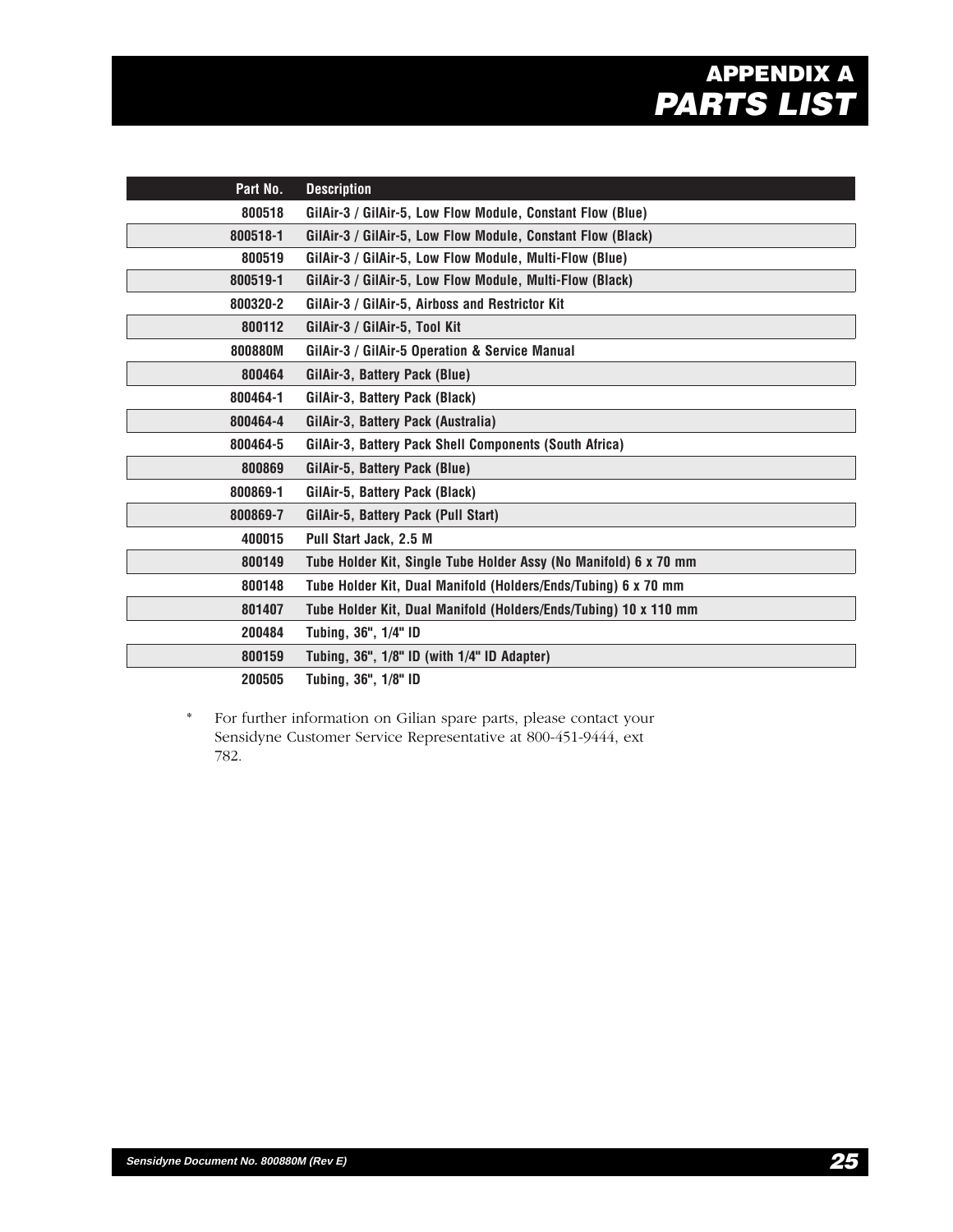# **Gilian® GILAIR-3 & GILAIR-5 AIR SAMPLING SYSTEMS APPENDIX B SPECIFICATIONS**

# **General Specifications**

| MODE/HOLD button (Clock Timer Model)<br>MODE/HOLD, PROG, $\blacktriangle$ , & $\nabla$ buttons (Program Timer Model) |
|----------------------------------------------------------------------------------------------------------------------|
|                                                                                                                      |
|                                                                                                                      |
| E, PC, P1-P6, OLD (Program Timer Model)                                                                              |
| 90 mm (H) x 100 mm (W) x 51 mm (D)                                                                                   |
| 103 mm (H) x 100 mm (W) x 51 mm (D)                                                                                  |
|                                                                                                                      |
|                                                                                                                      |

# **Power Supply**

| GilAir-5: 6 volt, 1.8 amp hour                                                 |
|--------------------------------------------------------------------------------|
|                                                                                |
|                                                                                |
|                                                                                |
| 1.5–2.5 years (20–39 hours weekly use)<br>1-1.5 years (40-60 hours weekly use) |

† Inactivity for extended periods may shorten nickel-cadmium battery life. Battery life estimates are based on proper battery maintenance.

# **Operating Specifications**

|                | GilAir-5: 850-5000 cc/min |
|----------------|---------------------------|
|                |                           |
|                |                           |
|                |                           |
| Pressure Range |                           |

| <b>Pump Flow</b> |          | 8 Hr. Run (" H20) |          | Min. " H2O before fault |
|------------------|----------|-------------------|----------|-------------------------|
| (LPM)            | GilAir-3 | GilAir-5          | GilAir-3 | GilAir-5                |
| 0.85             | 20       | 20                | 25       | 35                      |
|                  | 25       | 25                | 30       | 35                      |
| 2                |          | 26                |          | 35                      |
| 2.5              | 15       |                   | 20       |                         |
| 3                | 8        | 23                | 10       | 30                      |
|                  |          | 15                |          | 15                      |
| 5                |          | 8                 |          | 8                       |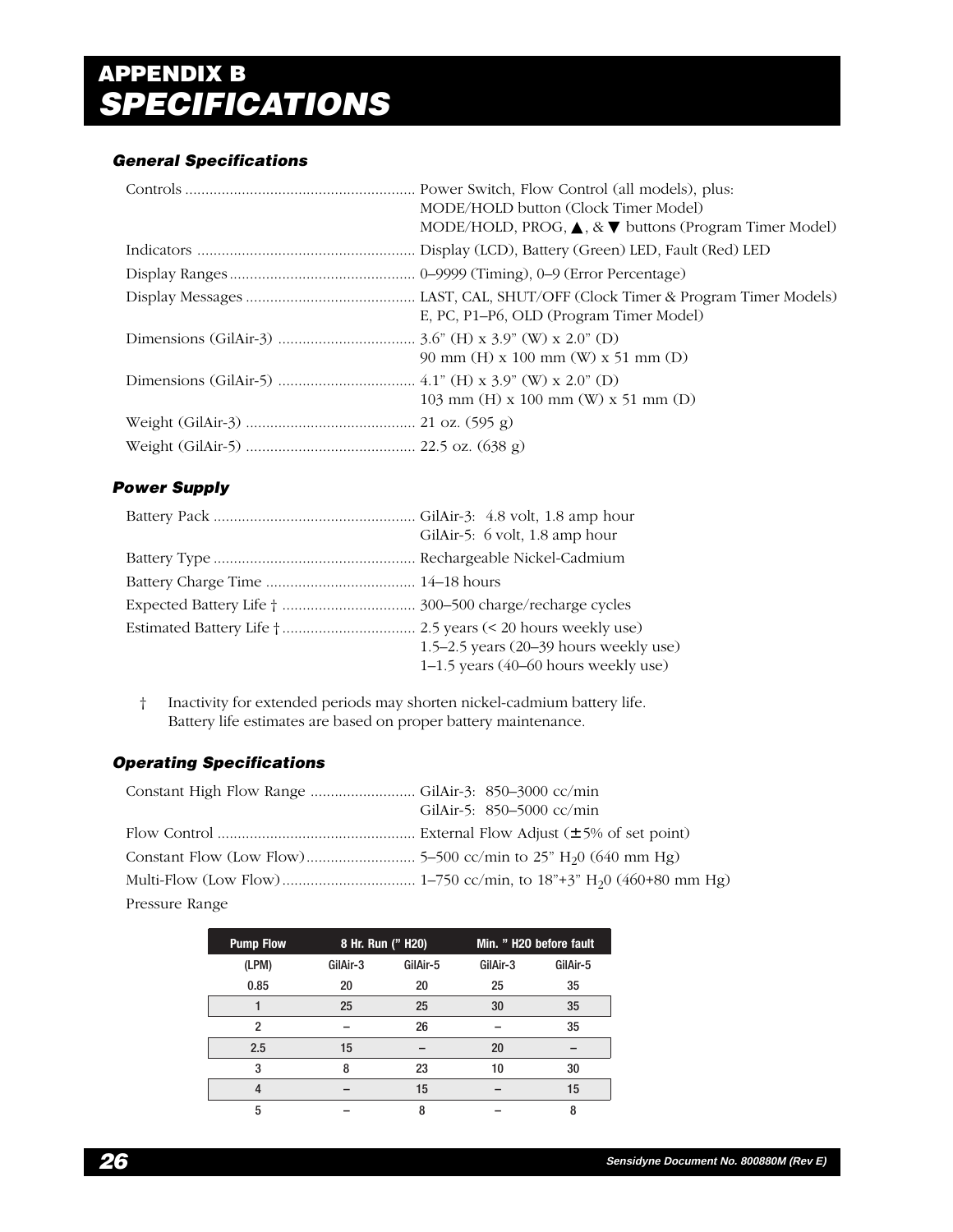# **Gilian® GILAIR-3 & GILAIR-5 AIR SAMPLING SYSTEMS APPENDIX C TROUBLESHOOTING GUIDE**

| <i>Cause</i>                                                                 | <b>Remedy</b>                                                                                   |
|------------------------------------------------------------------------------|-------------------------------------------------------------------------------------------------|
| When On/Off switch is moved to On position, display shows hand icon and "E." |                                                                                                 |
|                                                                              | <b>Software problem.</b> Move On/Off switch to Off position and then<br>back to On position.    |
| • Unusual Display when battery pack is installed.                            |                                                                                                 |
|                                                                              | <b>Battery pack not properly installed.</b> Disconnect battery pack and re-install it properly. |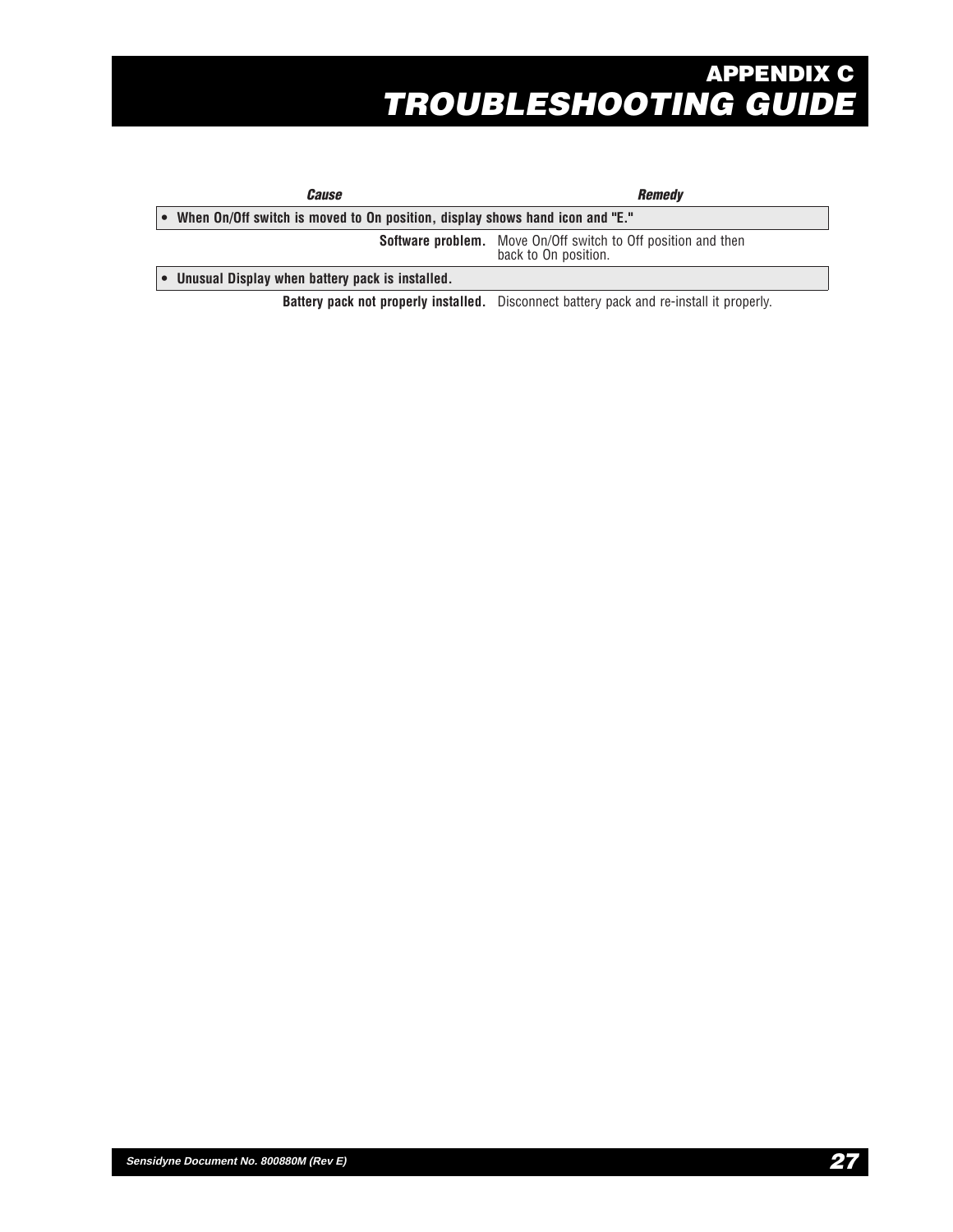# **Gilian® GILAIR-3 & GILAIR-5 AIR SAMPLING SYSTEMS APPENDIX D RETURNED MATERIAL AUTHORIZATION**

Gilian maintains an instrument service facility at the factory to provide its customers with both warranty and non-warranty repair service. Gilian assumes no liability for service performed by personnel other than Gilian personnel. To facilitate the repair process, please contact the Gilian Service Department in advance for assistance with a problem which cannot be remedied and/ or requires the return of the product to the factory. All returned products require a Returned Material Authorization (RMA) number. Gilian Service Department personnel may be reached at:

## **Sensidyne 16333 Bay Vista Drive Clearwater, FL 33760 USA 727-530-3602 727-539-0550 [FAX]**

All non-warranty repair orders will have a minimum fee whether the repair is authorized or not. This fee includes handling, administration and technical expenses for inspecting the instrument and providing an estimate. However, the estimate fee is waived if the repair is authorized.

If you wish to set a limit to the authorized repair cost, state a "not to exceed" figure on your purchase order. Please indicate if a price quotation is required before authorization of the repair cost, understanding that this invokes extra cost and handling delay. Gilian's repair

policy is to perform all needed repairs to restore the instrument to its full operating condition.

Repairs are handled on a "first in - first out" basis. Your order may be expedited if you authorize an expediting fee. This will place your order next in line behind orders currently in process.

Pack the instrument and its accessories (preferably in their original packing) and enclose your return address, purchase order, shipping and billing information, RMA number, a description of the problem encountered with your instrument and any special instructions. All prices are subject to change without notice.

If this is the first time you are dealing directly with the factory, you will be asked to prepay or to authorize a COD shipment.

Send the instrument, prepaid, to:

#### S**ENSIDYNE 16333 BAY VISTA DRIVE CLEARWATER, FL 33760 USA**

## **ATTENTION: Service Department**

**RMA #:\_\_\_\_\_\_\_\_\_\_\_\_\_\_\_\_\_\_\_\_\_\_\_**

# **SERVICE OPTIONS**

The Gilian Service Department offers you a variety of service options which will help increase your user confidence while minimizing costly interruptions and maintenance costs. These options include initial training, on-site technical assistance, and full factory repairs. Gilian has developed several programs which will allow you to select just the right options best suited to your applications and needs. For further information, contact the Gilian Service Department.